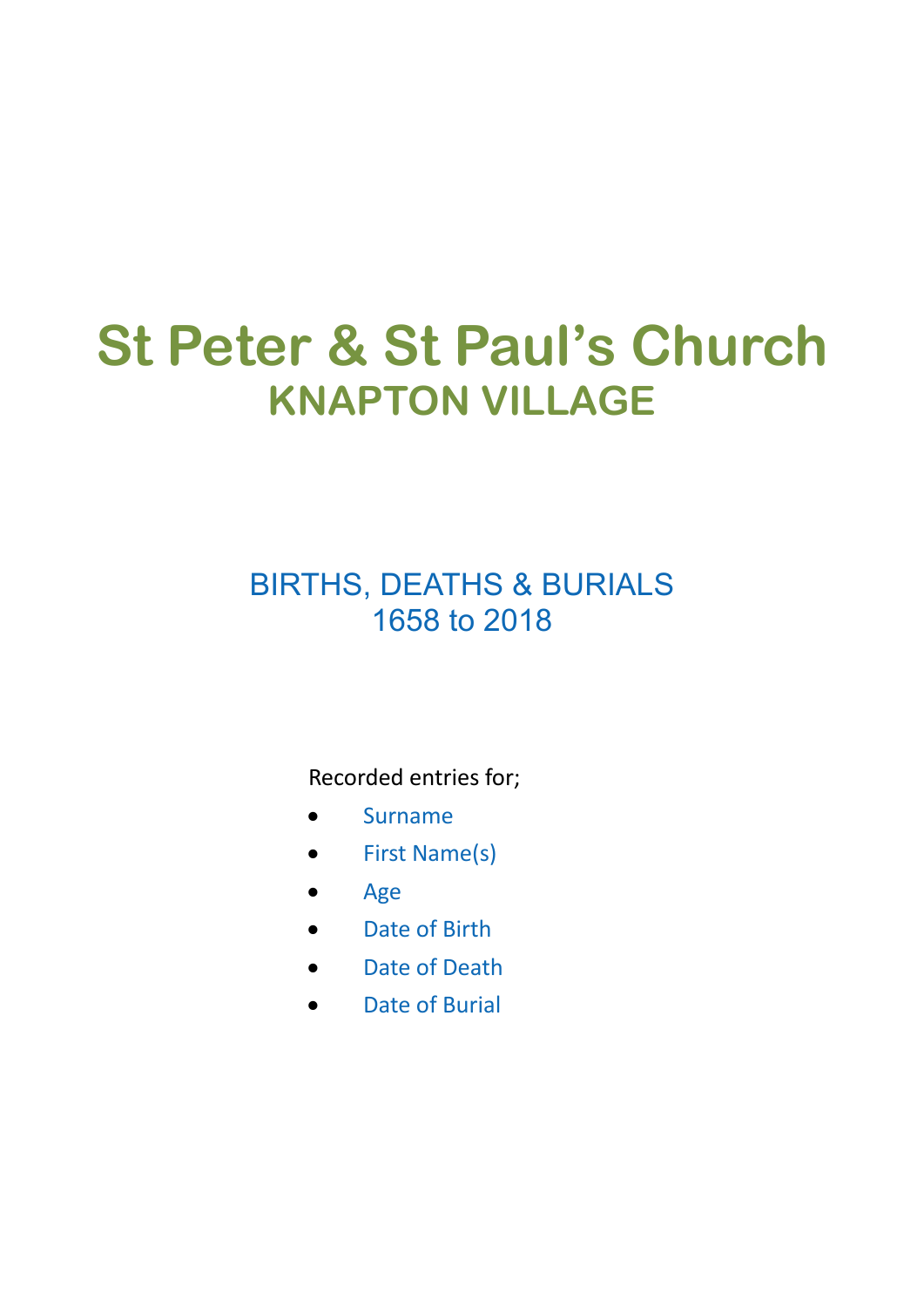| <b>Surname</b>         | <b>Christian Name</b>    | <b>Age</b> | <b>Date of Birth</b>                  | <b>Died</b> | <b>Burial Date</b>         |
|------------------------|--------------------------|------------|---------------------------------------|-------------|----------------------------|
| Abbs                   | Annie Maria              | 67         | Abt 1880                              |             | 1946 May 16                |
| Abbs                   | Cyril Walter             | 23         | Abt 1897                              |             | 1920 Oct 11                |
| Abbs                   | Eliza Mary Ann           | 70         | Abt 1862 Runton                       | 7.5.1932    | 1932 May 12                |
| Abbs                   | Frank                    | 79         | Abt 1861 West Runton                  | 29.8.1940   | 1940 Sept 2                |
| Abbs                   | Gladys Melinda           | 3mths      | Abt 1919                              |             | 1919 May 10                |
| Abbs                   | James Wright             | 53         | Abt 1874 East Runton?                 |             | 1927 Sept 26               |
| Abbs                   | Mary Ann                 | 32         | Abt 1867                              |             | 1899 Nov 22                |
| Adams                  | Emma Elizabeth           | 95         | Abt 1868                              | 18.2.1963   | 1963 Feb 21                |
| Aldis                  | Hannah Matilda           | 16mths     | Abt 1845                              |             | 1846 May 17                |
| Allen                  | Jane Hannah              | 68         | Abt 1864                              |             | 1932 Nov 22                |
| Allen                  | John Thomas              | 84         | Abt 1862                              |             | 1946 May 29                |
| Allen                  | Thomas                   | 89         | Abt 1731                              |             | 1820 Mar 25                |
| Allison                | Ann                      | 84         | Abt 1753                              | 26.4.1838   | 1838 May 2                 |
| Allison                | James                    | 41         | Bap. 29 May 1774 Knapton              | 11.3.1816   | 1815 March 15              |
| Allison                | Joseph                   | 74         | Bap. 10 Oct.1703 Knapton              | 21.6.1777   |                            |
| Allison                | Joseph                   | 67         | Bap.6 Sept. 1747 Knapton              | 7.6.1814    | 1814 June 11               |
| Allison                | Judith                   | 80         | Abt 1799 Barmer                       | 13.9.1879   | 1879.Sept 8                |
| Allison                | Samuel                   | 53         | Bap.12.4.1772 Knapton                 | 5.9.1824    | 1824 Sept 8                |
| Allison                | Sarah                    | 66         | Abt 1743                              | 16.4.1809   |                            |
| Allison                | Sarah                    | 26         | Bap. 7.10.1785 Knapton                | 18.9.1811   |                            |
| Allison                | Susan                    | 65         | Bap1 Mar. 1748 Knapton                |             | 1813 Mar 30 Tues.          |
| Allison                | Thomas                   | 77         | Bap. 31 May 1736 Knapton              | 16.5.1813   | 1813 May 20 Thurs          |
| Allison                | Thomas                   | 83         | Abt 1673                              | 6.2.1756    |                            |
| Allison                | Thomas                   | 81         | Abt 1764 Norfolk                      | 12.3.1846   | 1846 May 17                |
| Allison                | Thomas                   | 71         | Abt 1795 Trunch                       | 30.5.1866   | 1866 June 5                |
| Amies                  | Elizabeth                | Infant     | Abt 1815                              |             | 1815 Nov 19                |
| Amies                  | Sarah                    | 64         | Abt 1783                              |             | 1847 Aug 5                 |
| Amis                   | Maria                    | 37         | Abt 1809                              |             | 1846 July 27               |
| Amiss                  | Elizabeth                | 9mths      | Abt 1841                              |             | 1842 May 11                |
| Amiss                  | Henry                    | Infant     | Abt 1857                              |             | 1857 Feb 25                |
| Appleton               | Amy Harriet              | 73         | Abt 1870 Lessingham                   |             | 1943 Dec 18                |
| Appleton               | <b>Arthur Edward</b>     | 72         | Abt 1861 Lessingham                   | 18.1.1933   | 1833 Jan 23                |
| Appleton               | Hannah                   | 81         | Abt 1820 Lessingham                   | 1.4.1901    | 1901 April 5               |
| Appleton               | Susanna Elizabeth        | 89         | Abt 1852 Thorpe Market                |             | 1941 Feb 20                |
| Appleton               | William                  | 63         | Abt 1814 Billockby                    |             | 1877 Feb 7                 |
| Arteron                | Emma Elizabeth           | 52         | 27.5.1872                             | 21.5.1925   | 1925 May 25                |
| Ashley                 | George                   | 42         | Abt 1796                              |             | 1838 June 13               |
| Ashley                 | Malcolm Peter            | 26         | Abt 1927                              |             | 1953 Aug 9                 |
| Ashley                 | Rhoda                    | 93         | Abt 1895                              | Abt 1988    |                            |
| Ashley                 | Valerie                  | 56         | Abt 1930                              | Abt 1987    |                            |
| <b>Baker</b>           | <b>Elizabeth Perkins</b> | 40         | Abt 1793                              | 9.11.1833   | 1833 Nov 14                |
| <b>Baker</b>           | Samuel                   | 60         | Abt 1790                              | 25.4.1850   | 1850 May 1                 |
| <b>Balston</b>         | Martha                   | 33         | 1806 Tolpuddle, Dorset                |             | 1839 Dec 22                |
| <b>Balston</b>         | Morgan                   | 56         | 29.6.1789 Tolpuddle, Dorset 30.9.1845 |             | 1845 Oct 5                 |
| <b>Bane</b>            | Eliza                    | 88         | Abt 1852                              |             | 1940 Feb 22                |
| Bane                   | Elizabeth                | 62         | Abt 1884                              | 23.2.1946   | 1946 Feb 27                |
| Bane                   | J                        |            |                                       |             |                            |
| <b>Bane</b>            | Josiah William           | 90         | Abt 1882                              | 28.7.1972   | 1972 July 31               |
|                        | Rosa Annie               | 18         | Abt 1911                              |             |                            |
| <b>Bane</b>            |                          | 94         | Abt 1849                              |             | 1929 May 11<br>1943 Nov 15 |
| <b>Bane</b><br>Barcham | Thomas                   |            | Abt 1881                              |             |                            |
|                        | <b>Emily Beatrice</b>    | 12         |                                       | 7.9.1893    | 1893 Sept 11               |
| Barcham                | <b>Gladys Nancy May</b>  | 30         | Abt 1890 Knapton                      | 18.9.1920   | 1920 Sept 22               |
| Barcham                | Katherine Maude          | 8          | Abt 1878                              | 27.4.1886   | 1886 May 2                 |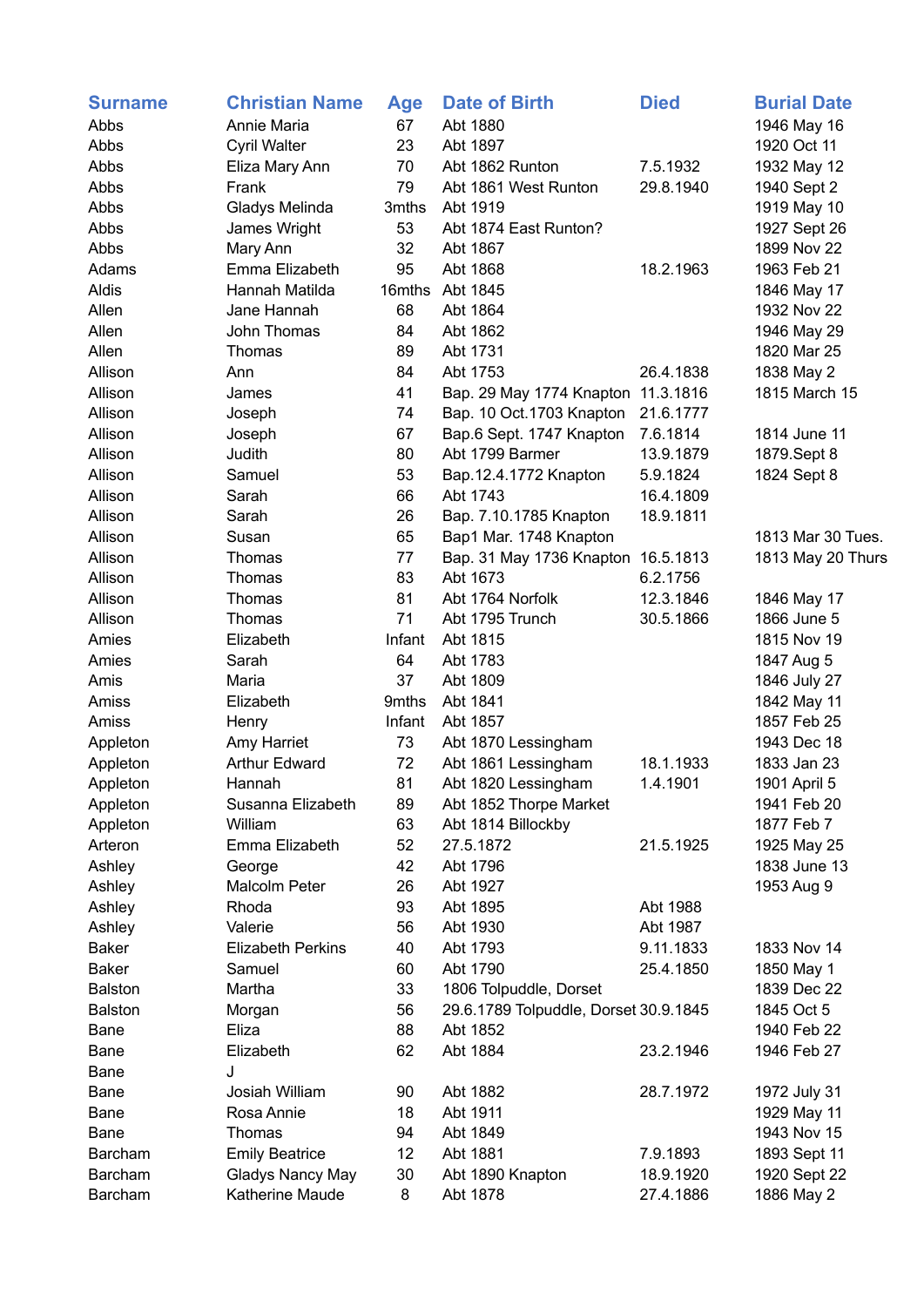| Barcham         | Simon Edward              | 38             | Abt 1848 Southrepps        | 14.1.1886  | 1886 Jan 23   |
|-----------------|---------------------------|----------------|----------------------------|------------|---------------|
| Bargewell       | Hannah                    | 85             | Abt 1814                   |            | 1899 Feb 11   |
| <b>Bartram</b>  | Jemima                    | 82             | Abt 1765                   |            | 1847 Feb 17   |
| Bean            | Ann                       | 93             | Abt 1731                   |            | 1824 June 3   |
| Bean            | Anna                      | 50             | Abt 1860                   |            | 1910 Feb 26   |
| Bean            | Elizabeth                 | 56             | Abt 1770                   |            | 1826 Oct 24   |
| Bean            | George                    | 44             | Abt 1830                   | 18.5.1873  | 1873 May 21   |
| Bean            | Herbert                   | 15             | Abt 1861 Seahouse          | 6.11.1876  |               |
| Bean            | Jane                      | 13             | Abt 1893 Knapton           | 11.10.1906 | 1906 Oct 13   |
| Bean            | John                      | 19             | Abt 1826                   |            | 1845 Dec 19   |
| Bean            | John                      | 87             | Abt 1832 Mundesley         |            | 1919 Mar 27   |
| Bean            | John                      | 20             | Abt 1825                   | 14.12.1845 |               |
| Bean            | John                      | 77             | Abt 1875 Knapton           |            | 1952 April 23 |
| Bean            | Martha                    | 77             | Abt 1831 Aylsham           | 7.8.1908   | 1906 Aug 9    |
| Bean            | Mary                      | 60             | Abt 1862 Mundesley         |            | 1922 Dec 27   |
| Bean            | Sarah                     | 85             | Abt 1785 Paston            |            | 1870 June 7   |
| Bean            | William                   | 1 day          | Abt 1867                   |            | 1867 Mar 22   |
| Bean (Bane)     | James                     | 73             | Abt 1778                   |            | 1851 Sept 24  |
| Bean (Bane)     | Sarah                     | 11             | Abt 1870                   |            | 1881 Feb 24   |
| <b>Beane</b>    | William                   | 17mths         | Abt 1826                   |            | 1828 Jan 20   |
| <b>Beaumont</b> | Mary Ann                  | 75             | 20.1.1855 Woodbastwick     | 22.3.1930  | 1930 Mar 26   |
| <b>Beaumont</b> | <b>Winifred Sybil</b>     | 11             | 10.6.1893 Mundesley        | 10.6.1904  | 1904 June 14  |
| <b>Beaumont</b> | Henry George              | 71             | 4.5.1849 Coltishall        |            | 1920 Nov 4    |
| <b>Beck</b>     | Ann                       | 97             | Abt 1723                   |            | 1820 April 13 |
| Beckerson       | Hannah                    | 32             | Abt 1817 Yarmouth          |            | 1849 Oct 14   |
| Beckerson       | Henry                     | 10             | Abt 1841 Knapton           |            | 1851 April 13 |
| Beckerson       | James                     | 10             | Abt 1847 Knapton           |            | 1857 June 26  |
| Beckerson       | Mary Ann                  | 15             | Abt 1844 Knapton           |            | 1859 May 19   |
| Beckerson       | William                   | $\overline{2}$ | Abt 1849 Knapton           |            | 1851 Nov 10   |
|                 |                           |                | Abt 1912 Mildred Duff      |            |               |
| <b>Bird</b>     | Alicia                    | 85             | Home, North Walsham        |            | 1997 April 17 |
| Blackborow      | Dorothy Oakley            | 89             | Abt 1895                   |            | 1984 June 20  |
| Blackbourne     | Susan                     | 21             | Abt 1821                   |            | 1841 Oct 17   |
| <b>Bloom</b>    | George                    | 87             | Abt 1865 Suffolk           |            | 1952 Jan 24   |
| <b>Bloom</b>    | Harriet                   | 39             | Abt 1862 Honing            |            | 1901 April 13 |
| <b>Bloom</b>    | Melinda                   | 23             | Abt 1894 Knapton           |            | 1917 Jan 5    |
| Bowman          | Ann                       | 74             | Abt 1811 Gt. Yarmouth      |            | 1885 Oct 20   |
| Bowman          | Benjamin                  | 80             | Abt 1806 N. Walsham        |            | 1886 Jan 15   |
| Bowman          | James                     | 3              | Abt 1840 Norfolk           |            | 1843 Feb 27   |
| Bowman          | James                     | 77             | Abt 1860 Knapton           |            | 1937 May 4    |
| Bowman          | John                      | 84             | Abt 1775                   |            | 1859 Dec 17   |
| Bowman          | Mary Ann                  | 76             | Abt 1864 Worstead          |            | 1940 Jan 5    |
| Bowman          | James                     | $\overline{7}$ | Abt 1845                   |            | 1852 Oct 8    |
| Brackenbury     | Anna                      | 21             | Abt 1852                   |            | 1873 Sept 14  |
| Brackenbury     | Charles                   | 64             | 26 June 1831 Knapton       |            | 1896 Oct 25   |
| Brackenbury     | Ellen Elizabeth           | 11             | Abt 1870 Knapton           |            | 1881 Aug 19   |
| Brackenbury     | George Henry              | 13             | Abt 1868                   |            | 1881 July 28  |
| Brackenbury     | Jane Mima                 | Infant         | Abt 1856                   |            | 1856 April 3  |
| Brackenbury     | Maria                     | 86             | Abt 1826 Scottow           |            | 1912 Sept 4   |
| Brackenbury     | Mary Ann                  | 16             | Abt 1860 Knapton           |            | 1876 June 17  |
| Brackenbury     | Matthew                   | 55             | Abt 1829 Worstead          |            | 1884 Aug 22   |
| Brackenbury     | Sarah                     | 73             | Abt 1835 Westwick          |            | 1908 May 7    |
| Brackenbury     | Sarah Ann                 | 20             | Abt 1868 Knapton           |            | 1888 Jan 27   |
|                 |                           |                | Abt 1923 Tigh-ne-Maia, The |            |               |
| <b>Bradley</b>  | <b>Arthur Marcus Paul</b> | 72             | Street, Knapton            |            | 1995 Nov 13   |
|                 |                           |                |                            |            |               |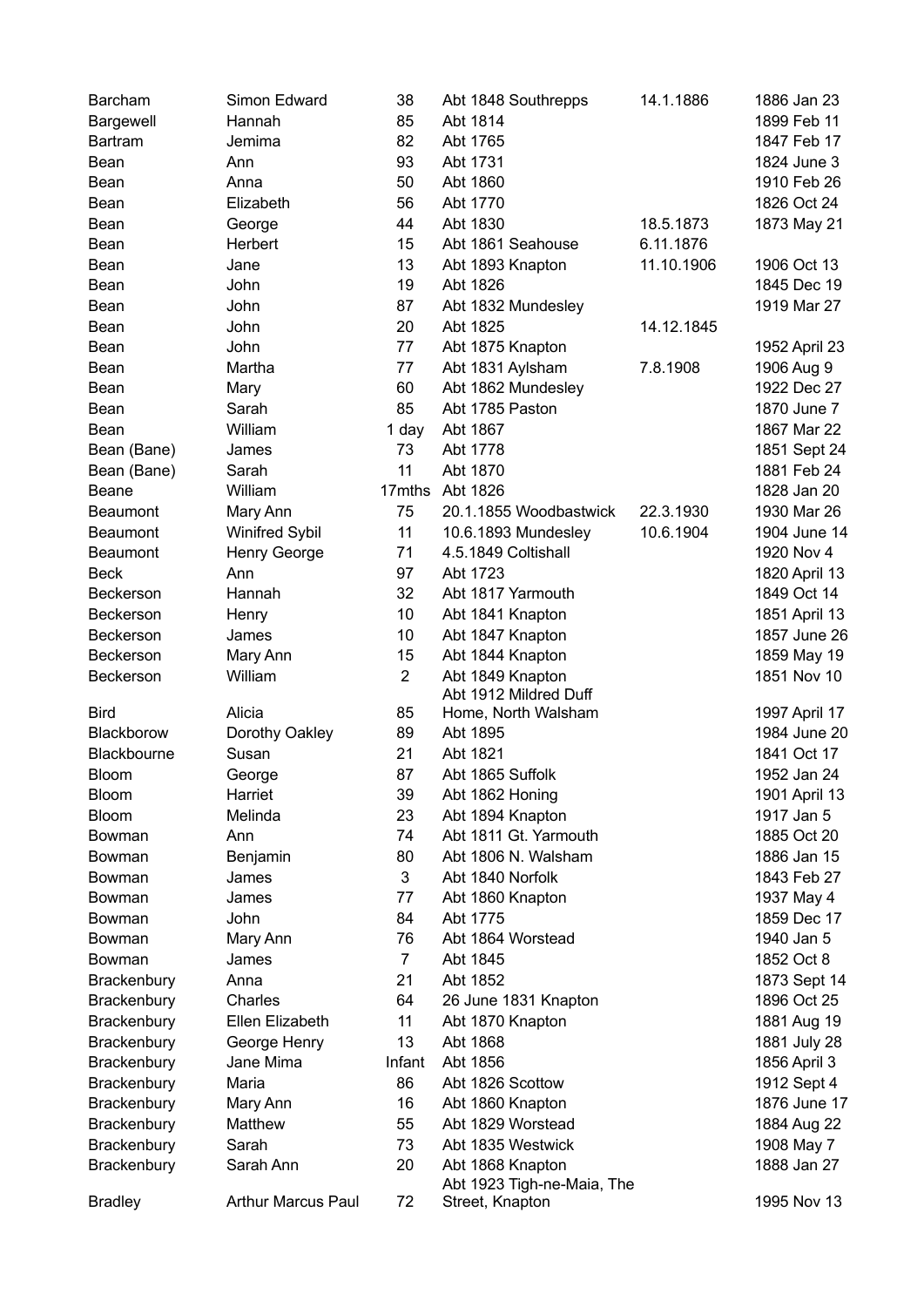| <b>Bradley</b>      | Doris                    | 89             | Abt 1924 Paphos, Cyprus              |            | 2013 April 19      |
|---------------------|--------------------------|----------------|--------------------------------------|------------|--------------------|
| <b>Brady</b>        | Robert George            | 8mths          | Abt 1888                             |            | 1889 Jan 28        |
| <b>Breese</b>       | William                  | 76             | Abt 1732                             | 7.4.1808   |                    |
| <b>Brett</b>        | Mary                     | 20             | Abt 1822                             |            | 1842 Jan 9         |
| <b>Britton</b>      | Bevil                    | 83             | Abt 1913<br>Abt 1940 Water Lane Hse, | Abt 1996   |                    |
| <b>Britton</b>      | John Basil Robert        | 65             | Water Lane, Mundesley                |            | 2007 March 21      |
| <b>Britton</b>      | June                     | 88             | Abt 1918                             | Abt 2006   |                    |
| <b>Brocklehurst</b> | Kathleen Mary            | $\overline{7}$ | Abt 1908                             | 10.3.1915  | 1915 Mar 19        |
|                     |                          |                | 23.4.1930 Autum Cottage,             |            |                    |
| Brooke-Lander       | Margaret                 | 65             | The Street, Knapton                  | 5.4.1996   | 1996 April 15      |
| Brooke-Lander       | Roland                   | 79             | 8.4.1926                             | 10.9.2005  |                    |
|                     |                          |                |                                      |            | 2016 May 27        |
| Brooke-Lander       | Roger Antony             | 62             | Abt 1951 USA                         | 08/03/13   | (Ashes)            |
|                     |                          |                | Abt 1918 Clarence Hse 40             |            |                    |
| <b>Broom</b>        | Charles                  | 88             | Seaview Rd. Mundesley                | 26/06/06   | 2006 June 26       |
| <b>Broom</b>        |                          | 83             | Abt 1916 27 Northfield Rd            |            | 1999 Dec 14        |
|                     | Lily Rhoda<br>Andrew     |                | Mundesley<br>Abt 1946                |            | 1946 June 8        |
| <b>Brown</b>        |                          | 12hrs          | 1.1.1958 Lawn Close,                 |            |                    |
| <b>Brown</b>        | <b>Claire Caroline</b>   | 45             | Knapton                              | 25.8.2003  | 2003Sept 5         |
|                     |                          |                | Abt 1919 58 Fairview Rd.             |            |                    |
| <b>Brown</b>        | Heather Joyce            | 92             | North Walsham                        | (Ashes)    | 2011 Jan 22        |
| <b>Brown</b>        | Jessica                  | 18Mths         | 30.10.1985                           | 23.5.1987  | 1987 June 3        |
| <b>Buck</b>         | Doris Sylvia             | 61             | Abt 1909                             |            | 1970 June 3        |
| <b>Buck</b>         | <b>Richard Edward</b>    | 71             | Abt 1909                             |            | 1980 June 16       |
| <b>Bunn</b>         | Mary                     | 86             | Abt 1900                             |            | 1886 Sept 15       |
|                     |                          |                | Abt 1905 Old Hall Farm               |            |                    |
| <b>Burlingham</b>   | <b>Herbert Thomas</b>    | 95             | Cott. Hall Lane, Knapton             | 06/09/00   | 2000 Sept 15       |
| Burlingham          | <b>Lily Rosetta</b>      | 84             | Abt 1902                             | 23.11.1986 | 1986 Nov 24        |
| <b>Burrage</b>      | Fanny                    | 40             | Abt 1785                             |            | 1825 Sept 21       |
| <b>Burrow</b>       | <b>Edward Broadley</b>   | 60             | 21.4.1811                            | 13.11.1871 | 1871 Nov 17        |
| <b>Burton</b>       | <b>Alice Maud</b>        | 35             | Abt 1909                             |            | 1944 Jan 11        |
| <b>Bussey</b>       | <b>Frances Catherine</b> | 43             | Abt 1882                             |            | 1925 July 24       |
| <b>Bussey</b>       | John R                   | 79             |                                      |            |                    |
| <b>Bussey</b>       | John Robert              | 79             | Abt 1878                             |            | 1957 July 22       |
|                     |                          |                | Abt 1936 5 St Peter's                |            |                    |
| Caesar              | Derek                    | 66             | Close, Knapton                       | 21.4.2002  | 2002 April 26      |
| Caesar              | Marie Anne               | 83             | Abt 1935                             | 23/03/18   | 2018.May 4         |
| Callingham          | John                     | 34             |                                      |            |                    |
| Campbell-Smith      | Colin                    | 72             | 1931 West Barn, Knapton              | 13/04/03   | 2003 April 19      |
| Chamberlain         | Katie                    | 8              | Knapton                              |            | 1892 Oct 12        |
| Chamberlin          | Elizabeth Zipporah       | 72             | Abt 1855 Yaxley                      |            | 1927 April 23      |
| Chamberlin          | Frank                    | 6              | Abt 1890 Knapton                     |            | 1896 Dec 6         |
| Chamberlin          | George                   | 46             | Abt 1856 Paston                      |            | 1902 Dec 9         |
| Chaplin             | Sarah                    | 85             | Abt 1770 Knapton                     |            | 1855 June 6        |
| Chaplin             | Thomas                   | 76             | Abt 1779 Great Ellington             |            | 1855 Aug 9         |
| Childs              | William                  | 3              | Abt 1881                             |            | 1884 Dec 26        |
| Chilton             | Mercy                    | 64             | Abt 1830                             |            | 1894 April 28      |
| Church              | William                  | 51             | Abt 1768                             |            | 1819 June 20       |
| Clarke              | Elizabeth                | 33             | Abt 1824                             |            | 1857 June 24       |
| Clarke              | George                   | 11             | Abt 1822                             |            | 1833 Sept 10       |
| Clarke              | Joseph                   | 31wks          | Abt 1828                             |            | 1828 July 13       |
| Clarke              | Joseph                   | 68             | Abt 1777                             |            | 1845 Dec 14        |
| Clarke              | Mary                     | 72             | Abt 1799                             |            | 1871 Mar 8         |
|                     |                          |                | Abt 1917 East Barn,                  |            |                    |
| Clarke              | Rosina                   | 91             | Robinson's Loke, Knapton             | Abt 2008   | 2009 Jan 6 (Ashes) |
|                     |                          |                |                                      |            |                    |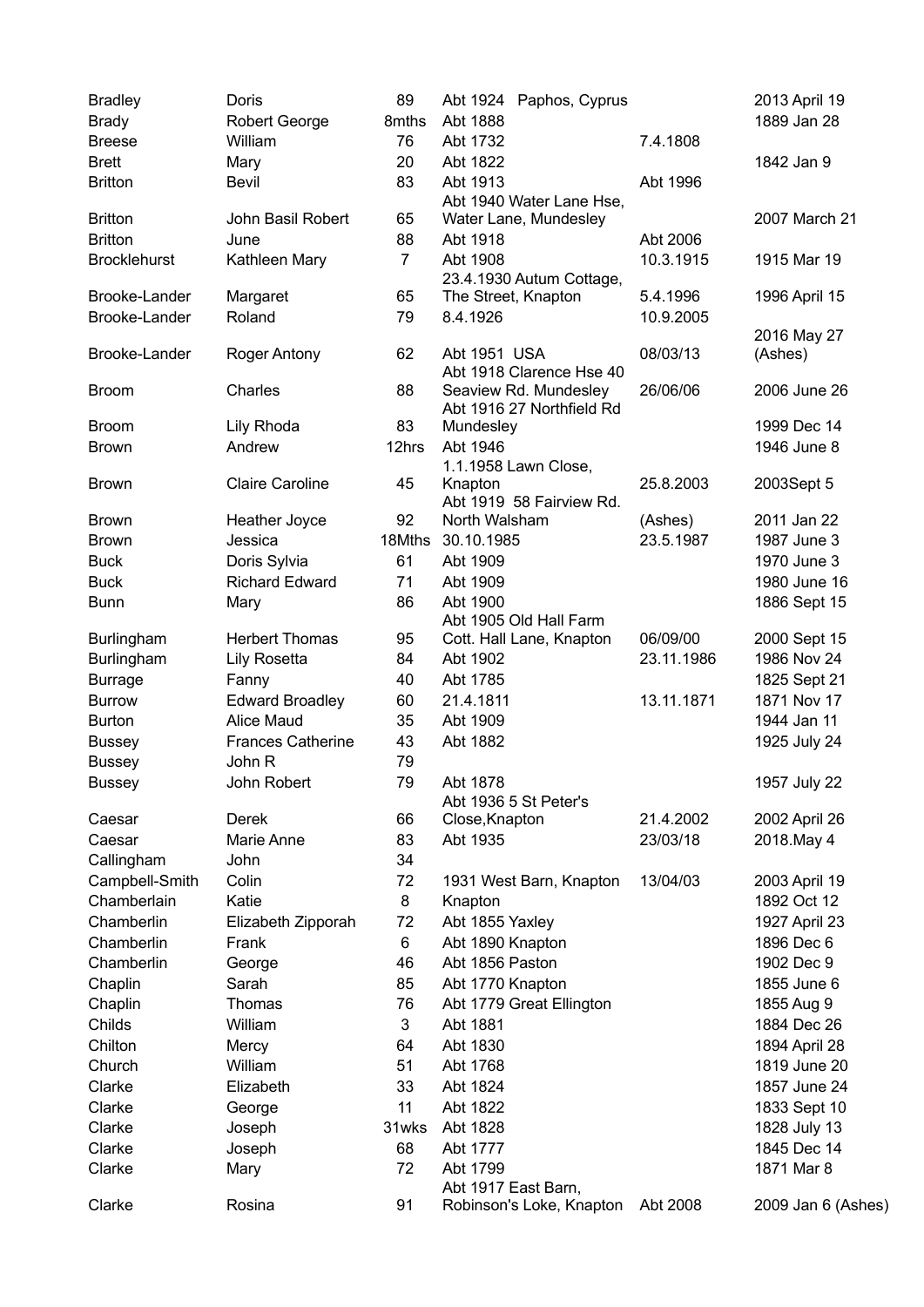| Claxton    | Charles               | 32     | Abt 1794                               |            | 1826 Nov 12        |
|------------|-----------------------|--------|----------------------------------------|------------|--------------------|
| Claxton    | Dennis Robert         | 22mths | Abt 1917                               |            | 1919 Mar 2         |
| Claxton    | Edmund                | 83     | Bap. 27.10.1756 Knapton                |            | 1839 Dec 24        |
| Claxton    | Elizabeth             | 88     | Abt 1810                               | 17.9.1898  | 1898 Sept 20       |
| Claxton    | John                  | 8      | Abt 1842                               |            | 1850 April 4       |
| Claxton    | John                  | 20     | Abt 1794                               |            | 1814 April 11      |
| Claxton    | Rachel                | 46     | Norfolk                                |            | 1842 Jan 9         |
| Claxton    | Rice                  | 78     | Bap.18.7.1762 Knapton                  |            | 1871 Aug 1         |
| Claxton    | Robert                | 64     | Abt 1772                               |            | 1837 April 27      |
| Claxton    | Sophia                | 78     | Abt 1792                               |            | 1870 Mar 11        |
|            |                       |        | Abt 1925 The Green,                    |            |                    |
| Claydon    | <b>Arthur David</b>   | 86     | Knapton                                | (Ashes)    | 2011 Dec 28        |
| Claydon    | Edith May             | 89     | Abt 1889                               | 27.11.1978 | 1978 Dec 2         |
| Claydon    | <b>Thomas Arthur</b>  | 77     | Abt 1890                               | 9.12.1967  | 1967 Dec 13        |
| Coe        | Alice                 | 91     | Abt 1887                               |            | 1978 July 17       |
| Coe        | Elijah                | 65     | Abt 1886 Saxthorpoe                    |            | 1951 Feb 24        |
| Coe        | <b>Thomas Alfred</b>  | 68     | Abt 1916                               | 20.9.1984  | 1984 Sept 27       |
| Colby      | Cornish               | 3      | Abt 1808                               | 20.4.1814  | 1814 April 27      |
| Collingham | John                  | 34     | Abt 1874                               |            | 1908 Sept 8        |
| Collings   | Hannah                | 66     | Abt 1782                               | 6.1.1868   | 1841 Mar 14        |
| Collings   | Hannah                | 87     | Abt 1781 Knapton                       |            | 1868 Jan 13        |
| Collings   | John                  | 70     | Abt 1740                               | 8.1.1810   |                    |
| Collings   | John Peed             | 86     | Bap.9.1.1780 Knapton                   | 6.2.1866   | 1866 Feb 10        |
| Collings   | Mary                  | 1.75   | Bap. 11.8.1811 Knapton                 |            | 1813 April 13 Tues |
| Collings   | Mary                  | 88     | Abt 1744                               | 22.1.1832  | 1832 Jan 30        |
| Collings   | Mary                  | 83     | Bap. 29.4.1772 Knapton                 | 1.9.1855   | 1855 Sept 7        |
| Collings   | Robert                | 66     | Abt 1775                               | 8.3.1841   |                    |
| Collings   | Robert                | 52     | Abt 1743                               | 3.8.1795   |                    |
| Colls      | Alfred                | 79     | Abt 1789 N. Walsham                    |            | 1868 Feb 21        |
| Colls      | Elizabeth             | 85     | Abt 1790 Calthorpe                     |            | 1875 Oct 31        |
|            |                       |        | Abt 1932 28 Hansell Rd,                |            |                    |
| Conquest   | <b>Brian James</b>    | 76     | Thorpe St Andrew, Norwich              |            | 2008 Dec 30        |
|            |                       |        | Abt 1995 331 Riverside                 |            |                    |
| Conquest   | Vannessa Joy          | 29     | Mansions, Wapping W 1                  | 10/03/95   | 1995 Mar 23        |
| Cook       | Joseph                | 76     | Abt 1743                               |            | 1819 Jan 20        |
| Cooke      | Amelia Constance      | 83     | Abt 1843 Mundesley                     | 10.12.1926 | 1926 Dec 14        |
| Cooke      | Eliza                 | 27     | Abt 1800 Norfolk                       | 25.2.1827  | 1827 Mar 2         |
| Cooke      | Henry Bell            | 44     | Abt 1868                               |            | 1912 April 23      |
| Cooke      | Maria                 | 76     | 9.3.1803 Knapton                       | 13.5.1879  | 1879 May 20        |
| Cooke      | Maria                 | 82     | Abt 1782 Bacton                        |            | 1864 Dec 30        |
| Cooke      | Stephen A (Rev.)      | 87     | Bap. 23.9.1774 Knapton                 | 21.8.1861  | 1861 Oct 4         |
| Cooke      | <b>William Harris</b> | 82     | Abt 1829                               | 19.8.1911  | 1911 Aug 23        |
| Cooper     | Elizabeth             | 31     | Abt 1751                               | 10.12.1782 |                    |
| Cooper     | George                | 25/85  |                                        |            | 1863 Mar 25        |
| Cooper     | Hannah                | 90     | Abt 1754                               | 12.6.1845  | 1845 June 17       |
| Cooper     | James                 | 68     | Bab. 28.9.1800 Knapton                 |            | 1868 Nov 28        |
| Cooper     | John                  | 83     | Abt 1751                               | 6.12.1834  | 1834 Dec.12        |
| Cooper     | Suzanna               | 64     | Abt 1801 Lowestoft                     |            | 1865 April 19      |
| Cooper     | <b>William Frank</b>  |        |                                        | 18.7.1841  |                    |
| Cork       | <b>Edward Murrell</b> | 29     | Abt 1850                               |            | 1879 May 15        |
| Cornish    | Elizabeth             | 77     | Abt 1790 Knapton                       |            | 1867 Oct 9         |
| Cornish    |                       | 80     | Abt 1757                               | 17.12.1837 | 1837 Dec 28        |
| Cornish    | Mary<br>Robinson      | 84     | Abt 1749                               | 15.1.1833  | 1833 Jan 21        |
|            |                       |        |                                        |            |                    |
| Coulson    | Joseph                | 80     | 8.5.1919 Witton, Nr Brundall 17.4.2000 |            | 2000 April 25      |
| Coulson    | Phyllis May           | 70     | 20.10.1923                             | 26.4.1994  |                    |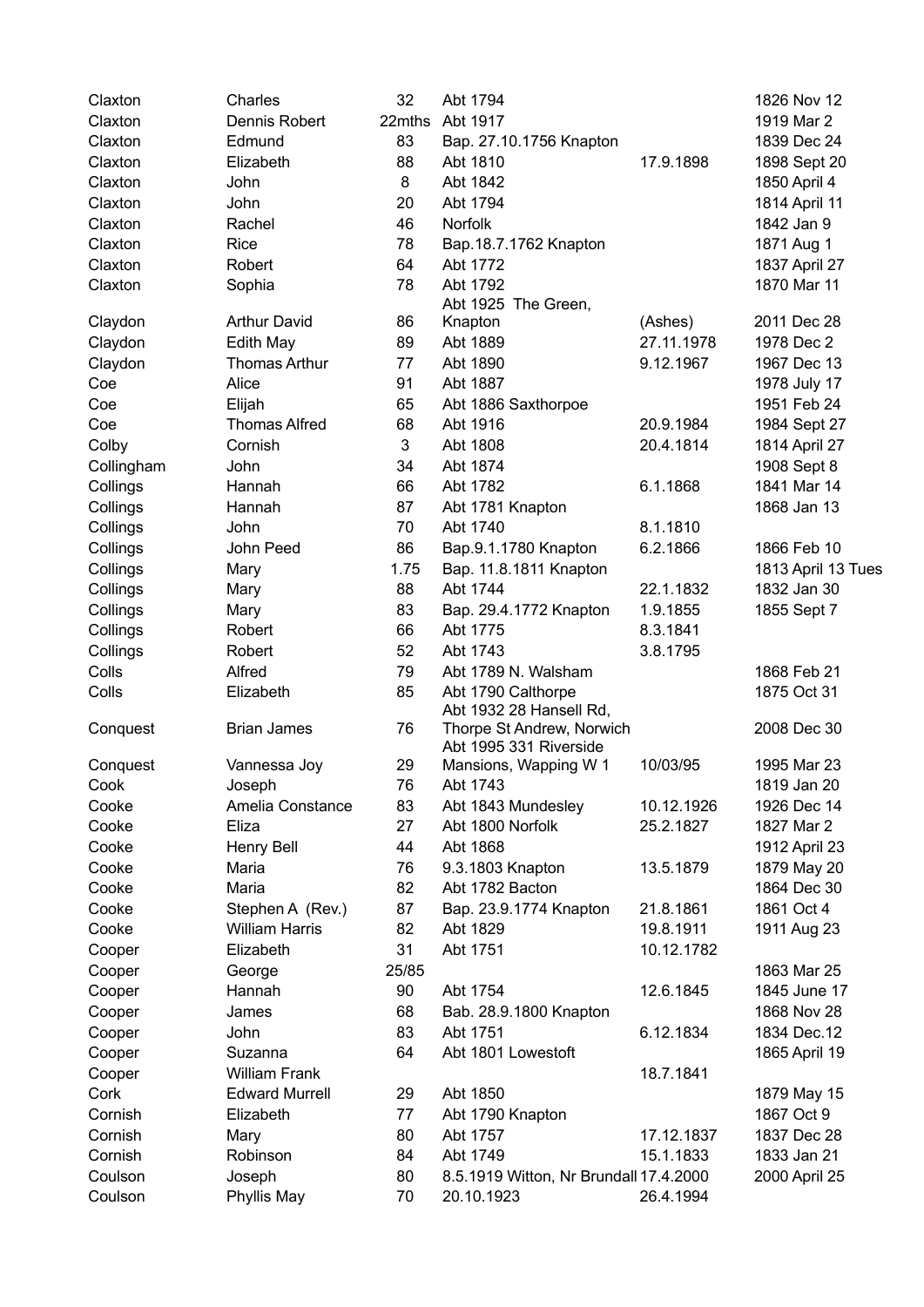| Cowling              | George                 | 92     | Abt 1840                 | 29.3.1932  | 1932 April 2               |
|----------------------|------------------------|--------|--------------------------|------------|----------------------------|
| Cowling              | Hannah                 | 87     | Abt 1840                 | 24.9.1927  | 1928 Sept 27               |
| Crane                | Ann Christmas          | 48     | Abt 1806                 |            | 1852 Oct 14                |
| Crane                | James                  | 73     | Abt 1744                 |            | 1817 Mar 4                 |
| Crane                | James                  | 30     | Abt 1828                 |            | 1858 June 24               |
| Crane                | John Christmas         | 57     | Bap 6 May 1799 Knapton   |            | 1856 June 9                |
| Crane                | Martha                 | 86     | Abt 1806                 |            | 1892 Feb 6                 |
| Crane                | Mary Ann               | 28     | Abt 1831                 |            | 1859 Jan 7                 |
| Crane                | Phoebe                 |        |                          |            | 1866 Oct 1                 |
| Crane                | Robert                 | 20     | Abt 1833                 |            | 1853 April 5               |
| Crane                | Sarah Ann              | 15     | Abt 1840                 |            | 1855 Mar 2                 |
| Crane                | Susan                  | 68     | Abt 1771                 |            | 1839 Dec 13                |
| Crane                | Thomas                 | 80     | Abt 1737                 |            | 1813 April 7 Wed.          |
| Cranfield            | Caroline               | 32     | Abt 1810                 |            | 1842 May 17                |
| Croggett             | Elizabeth              | 46     | Abt 1785                 |            | 1831 May 13                |
| Croggett (Crockett?) | John                   | Abt 70 | Bap.27 July 1788 Knapton |            | 1857 May 20                |
| Croggett (Crockett?) | Sarah Ann              | 12     | Abt 1828                 |            | 1840 Mar 27                |
| Daniels              | Abigail                | 50     | Bap.13 Feb 1774          |            | 1823 Feb 1                 |
| Daniels              | Ann                    | 82     | Abt 1738                 |            | 1820 Sept 19               |
| Daniels              | James                  | 77     | Aabt 1738                |            | 1815 Nov 19                |
| <b>Delves</b>        | Granville Leonard      | 86     | Abt 1904                 |            | 1990 Jan 6                 |
| <b>Delves</b>        | Mary Louise            | 63     | Abt 1916                 |            | 1979 June 5                |
| Delves               | Mary Louise            | 83     | Abt 1916                 | 27.5.1979  |                            |
| Dewing               | Eliza                  | 13     | Abt 1828                 |            | 1841 Mar 14                |
| Dewing               | Harry Williams         | 17     | Abt 1930                 |            | 1941 Dec 16                |
| Dewing               | James                  | 5 mths | Abt 1846                 |            | 1847 Mar 3                 |
| Dewing               | John                   | 8      | Abt 1814                 |            | 1825 Jan 7                 |
| Dewing               | Martha                 | 62     | Abt 1794 East Ruston     |            | 1856 Aug 20                |
| Dewing               | William                | 14     | Abt 1819                 |            | 1833 May 7                 |
| <b>Divers</b>        | Mary                   |        |                          | Abt 1736   |                            |
| Dixon                | <b>Albert Edward</b>   | 66     | Abt 1902                 | 16.11.1968 | 1968 Nov 20                |
| Dixon                | <b>Bertie James</b>    | 81     | Abt 1873 Knapton         |            | 1975 June 7                |
| Dixon                | Eva Mabel              | 68     | <b>Born 3 July 1911</b>  |            | 1978 Nov 17                |
| Dixon                | George Thomas          | 74     | Abt 1898 Knapton         |            | 1972 Dec 29                |
| Dixon                | <b>Hubert William</b>  | 87     | Abt 1901 Knapton         |            | 1988 Feb 19                |
| Dixon                | James                  | 69     | Abt 1871 Trunch          | 19.1.1940  | 1940 Jan 23                |
| Dixon                | <b>Lucy Margery</b>    | 83     | Abt 1902                 |            | 1985 Dec 30                |
| Dixon                | Maria                  | 72     | Abt 1869 Knapton         | 10.12.1941 | 1941 Dec 13                |
| Dixon                | Maud Florence          | 80     | Abt 1902                 |            |                            |
| Dixon                | <b>Peter Francis</b>   | 12mths | Abt 1952                 |            | 1982 April 28              |
| Dixon                | <b>Ruth Olive</b>      | 81     | Abt 1895 Knapton         |            | 1953 Aug 13<br>1976 Nov 20 |
|                      |                        |        | Abt 1933 35A Yarmouth    |            |                            |
| Dixon                | <b>Stanley William</b> | 78     | Rd, North Walsham        |            | 2011 Mar 19                |
| Doughty              | John                   | 87     | Abt 1766                 |            | 1853 Sept 8                |
| Doughty              | Maria                  | 22wks  | Abt 1831                 |            | 1831 Dec 1                 |
| Doughty              | Robert                 | 25     | Abt 1807                 |            | 1832 April 6               |
| Doughty              | Susanna                | 72     | Abt 1770                 |            | 1842 Oct 2                 |
| Dove                 | <b>Harold Ernest</b>   | 3      | Abt 1915                 |            | 1918 Mar 26                |
| Downes               | Ann                    | 70     | Abt 1779 Norfolk         |            | 1849 June 22               |
| <b>Drake</b>         | Thomas                 | 39     | Abt 1695                 | 25.4.1734  |                            |
| Ducker               | David                  | 89     | Abt 1774 Coleby          |            | 1863 Feb 4                 |
| Ducker               | Elizabeth              | 18     | Abt 1829                 |            | 1847 Aug 3                 |
| <b>Ducker</b>        | George Maris           | 70     | Abt 1849                 | 17.10.1919 | 1919 Oct 22                |
| Ducker               | Hannah                 | 13     | Abt 1837                 |            | 1850 Sept 1                |
| Ducker               | Hannah                 | 64     | Abt 1760                 | 8.9.1824   | 1824 Aug 11 K.             |
|                      |                        |        |                          |            |                            |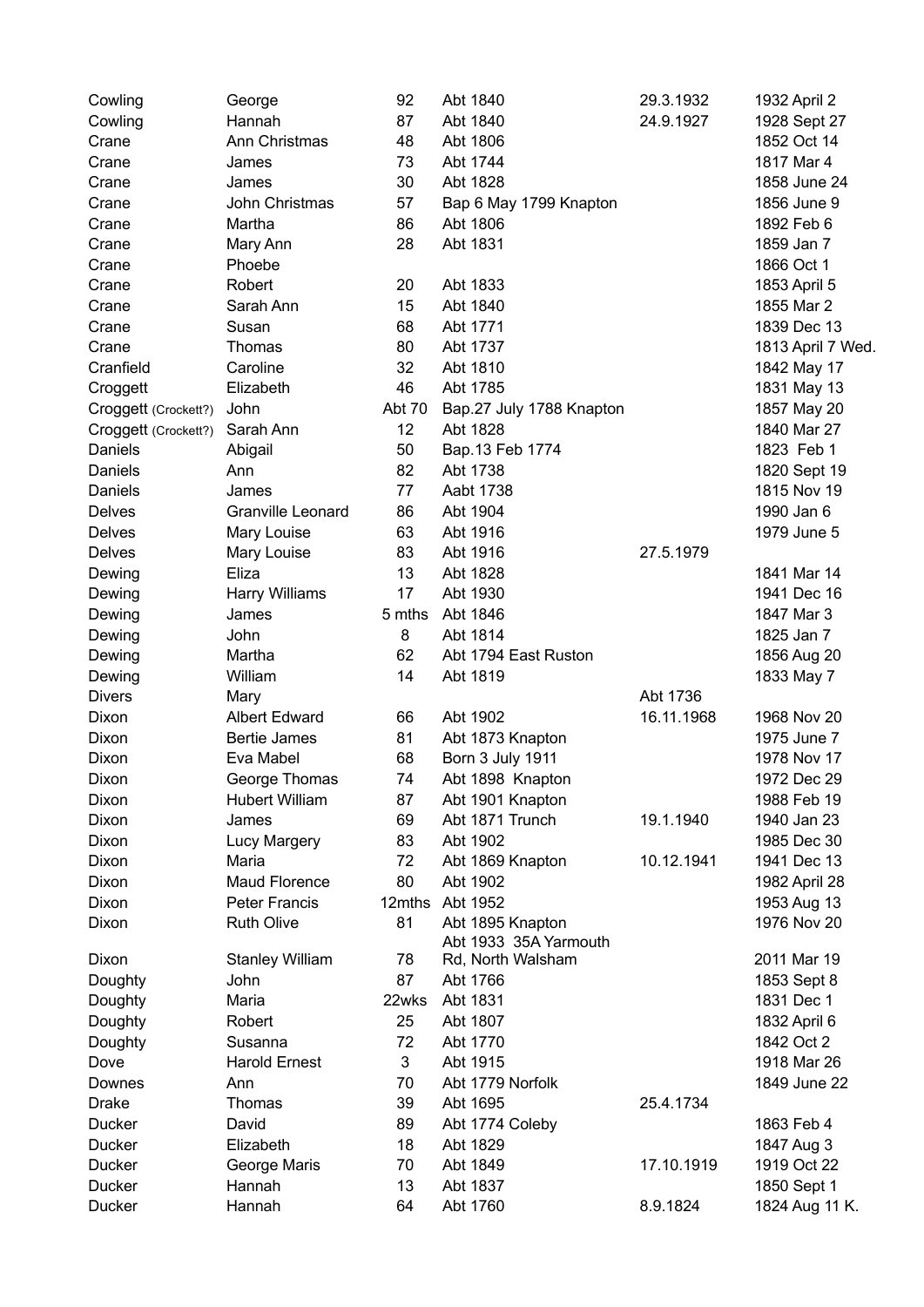| <b>Ducker</b>   | Mary Ann                | 18     | Abt 1840 Knapton                                 |            | 1858 Jan 13   |
|-----------------|-------------------------|--------|--------------------------------------------------|------------|---------------|
| <b>Ducker</b>   | William                 | 79     | Abt 1767                                         |            | 1846 Aug 5    |
| Ducker (53)     | Eliza Ann               | 85     | Abt 1849                                         | 19.5.1934  | 1934 May 23   |
| Ducker (550)    | William                 | 79     | Abt 1767                                         | 1.8.1846   |               |
| Dunham          | George Henry            | 65     | Abt 1822                                         |            | 1987 April 10 |
| Durrant         | Ann                     | 77     | Abt 1811 Southrepps                              |            | 1888 Mar 5    |
| Durrant         | George                  | 9mths  | Abt 1814                                         |            | 1815 Aug 27   |
| Durrant         | George                  | Infant | Abt 1816                                         |            | 1816 April 1  |
| Durrant         | George                  | 9wks   | Abt 1821                                         |            | 1822 Feb 13   |
| Durrant         | George                  | 13wks  | Abt 1831                                         |            | 1831 Dec 26   |
| Durrant         | John                    | 76     | Abt 1813 Knapton                                 |            | 1889 Feb 5    |
| Durrant         | Mary                    | 9wks   | Abt 1825                                         |            | 1825 Nov 24   |
| Durrant         | Mary Ann                | 3mths  | Abt 1819                                         |            | 1819 Nov 8    |
| Durrant         | Mary Ann                | 3 days | Abt 1820                                         |            | 1820 Oct 29   |
| Durrant         | Stephen                 | 65     | Abt 1823 Knapton                                 |            | 1886 May 5    |
| Durrant         | William                 | 65     | Abt 1786 Bradfield                               |            | 1851 May 4    |
| Durrant         | Zipporah                | 77     | Abt 1791 Worstead                                |            | 1868 Dec 11   |
| Edwards         | <b>Florence Maud</b>    | 57     | Abt 1912                                         |            | 1969 July 15  |
| Elgar           | Female                  | 15 hrs | Abt 1914                                         |            | 1914 March 10 |
|                 | Kathleen Louisa         |        | Abt 1910 Mundesley Rd,                           |            |               |
| Emery           | Rose                    | 81     | Knapton                                          | 5.12.2000  | 2000 Dec 13   |
|                 |                         |        | Abt 1914 Mundesley Rd,                           |            |               |
| Emery           | Douglas John            | 88     | Knapton                                          | 14.1.2002  | 2002 Jan 26   |
| Farrow          | Benjamin                | 21     | Abt 1817                                         |            | 1838 April 1  |
| Farrow          | Benjamin                | 1      | Abt 1842                                         |            | 1842 Jan 30   |
| Farrow          | Benjamin                | 1 mth  | Abt 1840                                         |            | 1840 Jan 1    |
| Farrow          | Frances                 | 94     | Abt 1806 Briston                                 |            | 1900 Dec 5    |
| Farrow          | George                  | 1      | Abt 1839                                         |            | 1830 Feb 14   |
| Farrow          | <b>Isabel Margaret</b>  | 40     | Abt 1944                                         | 28.5.1984  | 1984 June 6   |
| Farrow          | Joseph                  | 60     | Abt 1806 Ridlington                              |            | 1866 July 2   |
| Farrow          | Joseph                  | 85     | Abt 1775 Erpingham                               | 12.5.1860  | 1860 May 18   |
| Farrow          | Mary                    | 70     | Abt 1788                                         |            | 1858 April 23 |
| Farrow          | Mary                    | 73     | Abt 1785                                         | 8.4.1858   |               |
| Farrow          | Robert                  | 3      | Abt 1844                                         |            | 1847 July 21  |
| Farrow          | <b>Robert Money</b>     | 10     | Abt 1820                                         | 27.7.1839  | 1839 Aug 1    |
| Farrow (Fourow) | Elizabeth               | 53     | Abt 1777                                         | 1.3.1830   | 1830 Mar 7    |
| Farrow (Fourow) | Esther                  | 71     | Abt 1860                                         |            | 1831 Sept 29  |
|                 |                         |        | Abt 1931 The Street,                             |            |               |
| Fawkes          | Barbara                 | 79     | Knapton                                          |            | 2010 Jan 7    |
| Fawkes          | <b>Ethel Amy</b>        | 86     | Abt 1891                                         | 15.5.1977  | 1977 May ?    |
| Fawkes          | <b>Herbert Lawrence</b> | 63     | Abt 1897                                         | 4.2.1960   | 1960 Feb 8    |
| Fawkes          | Iris Rose               | 24     | Abt 1831                                         | 8.2.1955   | 1955 Feb 12   |
| Fawkes          | Megan Doreen            | 38     | Abt 1923                                         |            | 1961 Nov 13   |
| Fawkes          | Ursula Florence         | 58     | Abt 1919                                         |            | 1977 Nov 9    |
| Fawkes (195)    | & Stillborn             |        |                                                  |            |               |
|                 |                         |        | Abt 1929 3 Holgraff Rd.                          |            |               |
|                 | Mervin Bernard          |        | White Horse Common,                              |            |               |
| Fawkes          |                         | 87     | N.Walsham                                        | 17/05/16   | 2016 June 9   |
| Fisher          | <b>Cyril Walter</b>     | 63     | Abt 1908                                         | 5.3.1971   | 1971 Mar 9    |
| Fisher          | Mary Ann                | 69     | Abt 1837                                         |            | 1906 May 13   |
| Flight          | Richard                 | 29     | Abt 1658                                         | 24.11.1687 |               |
| Flight          | Sarah                   | 42     | Abt 1687                                         | 18.4.1729  | (nee Bullock) |
| <b>Flintt</b>   | Timothy                 | 39     | Abt 1783                                         |            | 1822 Dec 8    |
| Francis         | John                    | 45     | Abt 1777                                         | 15/01/02   | 1822 May 12   |
| Froggatt        | Ellen                   | 85     | Abt 1917 47 Holywell<br>Cresc. Braithwell, Yorks | (Ashes)    | 2002 March 2  |
|                 |                         |        |                                                  |            |               |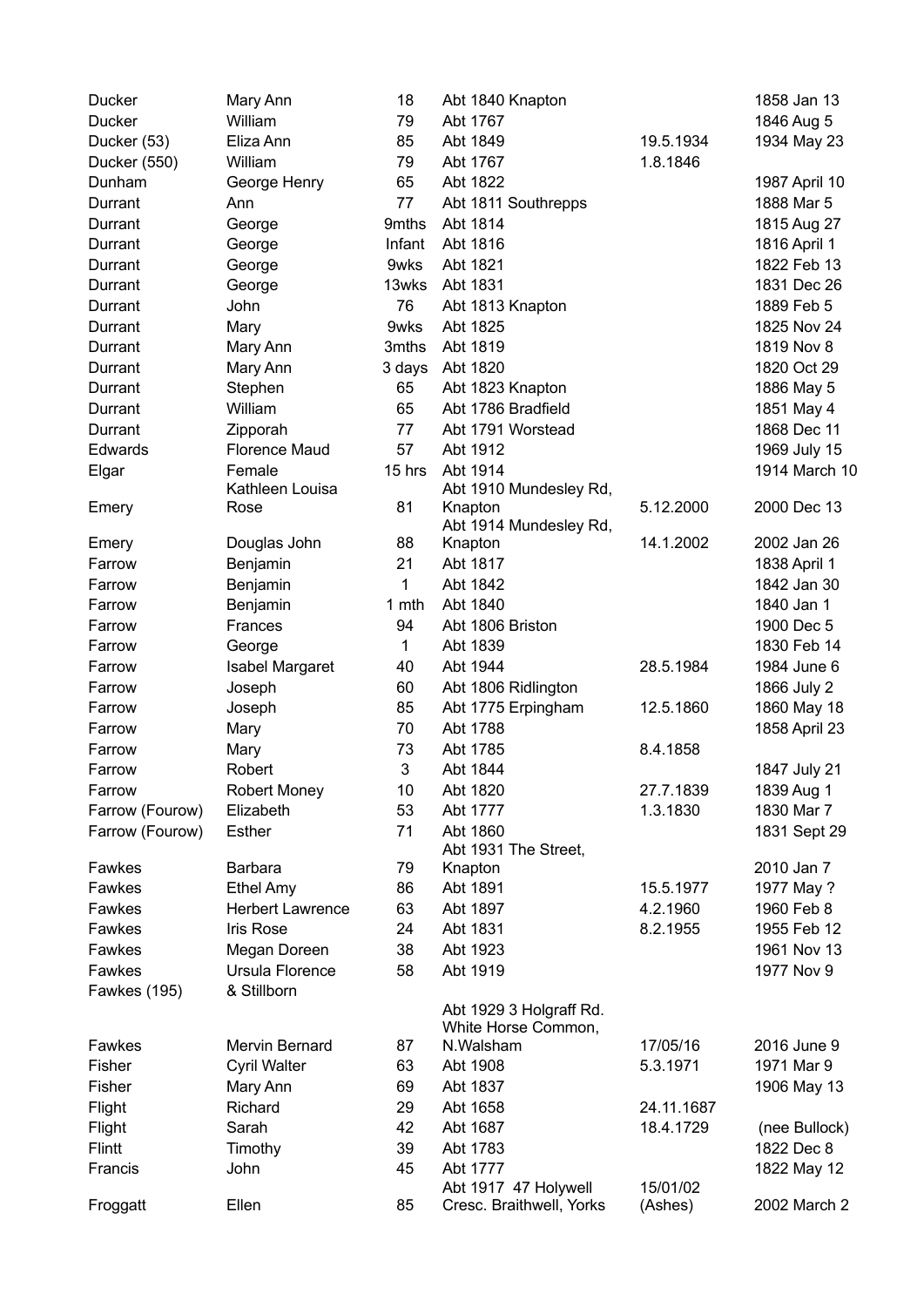| Gaze      | Michaiah                  | 78             | Bap 11.6.1746 Bacton       |             | 1825 June 7     |
|-----------|---------------------------|----------------|----------------------------|-------------|-----------------|
| Gee       | Agnes                     | 89             | Abt 1890 Knapton           |             | 1979 Dec 7      |
| Gee       | Alfred                    | 49             | Abt 1887 Knapton           |             | 1936 Oct 27     |
| Gee       | Benjamin                  | 24             | Abt 1830                   |             | 1854 Sept 10    |
| Gee       | Benjamin                  | 78             | 3 Jan. 1800 N.Walsham      |             | 1878 Sept 22    |
| Gee       | <b>Benjamin Sims</b>      | Infant         | Abt 1850                   |             | 1850 Mar 20     |
| Gee       | Edward                    | 5              | Abt 1867 Knapton           |             | 1872 Oct 14     |
| Gee       | Eleanor                   | 85             | Abt 1832 Knapton           | (nee Silva) | 1917 Sept 27    |
| Gee       | Eliza                     | 13             | Abt 1862                   |             | 1875 April 23   |
| Gee       | Eliza Ellen               |                | Crossed out                |             |                 |
| Gee       | Elizabeth                 | 51             | Abt 1798 Norfolk           |             | 1849 Sept 16    |
| Gee       | Ellen                     | 9mths          | Abt 1855                   |             | 1856 Aug 9      |
| Gee       | <b>Frederick William</b>  | 4mths          | Abt 1887                   |             | 1887 Oct 28     |
| Gee       | George                    | 79             | Abt 1855 Knapton           |             | 1934 Nov 14     |
| Gee       | Herbert                   | 74             | Abt 1884 Knapton           | 24.11.1958  | 1958 Nov 26     |
|           |                           |                | Abt 1908 Ecclesburn, Hall  |             |                 |
| Gee       | <b>Herbert Charles</b>    | 85             | Lane, Knapton              | 07/08/94    | 1994 Aug 11     |
| Gee       | Jane                      | 96             | Abt 1854 Knapton           |             | 1950 Feb 8      |
| Gee       | Maria                     | 16             | Abt 1836                   |             | 1849 Feb 25     |
| Gee       | Maria                     | 5              | Abt 1860                   |             | 1865 Mar 15     |
| Gee       | Robert                    | 45             | Abt 1830 Knapton           |             | 1875 June 18    |
| Gee       | <b>Robert William</b>     | 1mth           | Abt 1884                   |             | 1884 July 15    |
| Gee       | Rose Ellen                | 84             | Abt 1886                   |             | 1970 June 23    |
|           |                           |                | Abt 1905 Halsey House,     |             |                 |
| Gee       | Rose Kathleen             | 98             | Cromer                     | 26.3, 2003  | 2003 Aug 4      |
| Gee       | Ruth                      | 61             | Abt 1833 Paston            |             | 1894 June 6     |
| Gee       | <b>Thomas Cooke</b>       | 66             | Abt 1827 Knapton           |             | 1893 Aug 31     |
| Gee       | Walter                    | 76             | Abt 1871 Knapton           | 28.7.1947   | 1947 July 31    |
| Gee       | William                   | 78             | Abt 1870 Knapton?          | 4.8.1942    | 1942 Aug 7      |
| Gibbons   | David Walter              | 1 day          | Abt 1950                   |             | 1950 Sept 28    |
| Gilbert   | Robert                    | 7 <sup>1</sup> | 26. April 1812             |             | 1819 Sept 22    |
| Gilbert   | Thomas                    | 2.5            | Bap.14 Oct.1810 Knapton    |             | 1813 Feb 6 Sat. |
| Gilbert   | Thomas                    | 63             | Abt 1787                   |             | 1815 Aug 6      |
|           | <b>Betty Ethel Doreen</b> |                | Abt 1917 Kelvin Hse, North |             |                 |
| Gompertz  | Gompertz                  | 78             | Walshm                     | 28/07/95    | 1995 Aug 4      |
| Gompertz  | <b>Claude Ernest</b>      | 78             | Abt 1905                   |             | 1987 July 15    |
| Goodchild | Kathleen Joan             | 59             | Abt 1936 1 Royston Green   |             | 1995 Dec 12     |
| Goward    | Daniel                    | 79             | Abt 1864                   | 9.4.1943    | 1943. April 14  |
| Goward    | Margaret Anna             | 84             | Abt 1863                   | 26.8.1947   | 1947 Aug 29     |
| Graver    | Robert                    | 80             | Abt 1776 Stalham           |             | 1856 Jan 23     |
| Graver    | Sarah                     | 81             | Abt 1772 Knapton           |             | 1853 Sept 25    |
| Gray      | Hannah                    | 8              | Abt 1821                   |             | 1829 Oct 7      |
| Gray      | Elsie May                 | 29             | Abt 1899                   |             | 1928 June 16    |
| Gray      | George                    | 85             | Abt 1829 Mundesley         |             | 1914 April 23   |
| Green     | Arthur                    | Infant         | Abt 1859                   |             | 1859 Mar 1      |
| Green     | Hannah                    | 77             | Abt 1796 Knapton           |             | 1873 April 13   |
| Green     | James                     | 3              | Abt 1827                   |             | 1830 Jan10      |
| Green     | Jane                      | 18             | Abt 1830 Norfolk           |             | 1848 May 12     |
| Green     | John                      | 34             | Abt 1795                   |             | 1829 Sept 24    |
| Grix      | John                      | 77             | 1781 Marsham               |             | 1858 Mar 14     |
| Grix      | Sarah                     | 56             | Abt 1799 St. Faiths        |             | 1855 Sept 26    |
| Gutch     | Dorothy Emily             | 80             | Abt 1868                   |             | 1948 Sept 23    |
| Gutch     | John                      | 78             | Abt 1870                   |             | 1948 June 11    |
| Guyton    | Ellen Gertrude            | 84             | Abt 1877                   | 12.12.1961  | 1961 Dec 15     |
| Guyton    | James Loren               | 57             | Abt 1912                   | 2.10.1969   | 1969 Oct 6      |
|           |                           |                |                            |             |                 |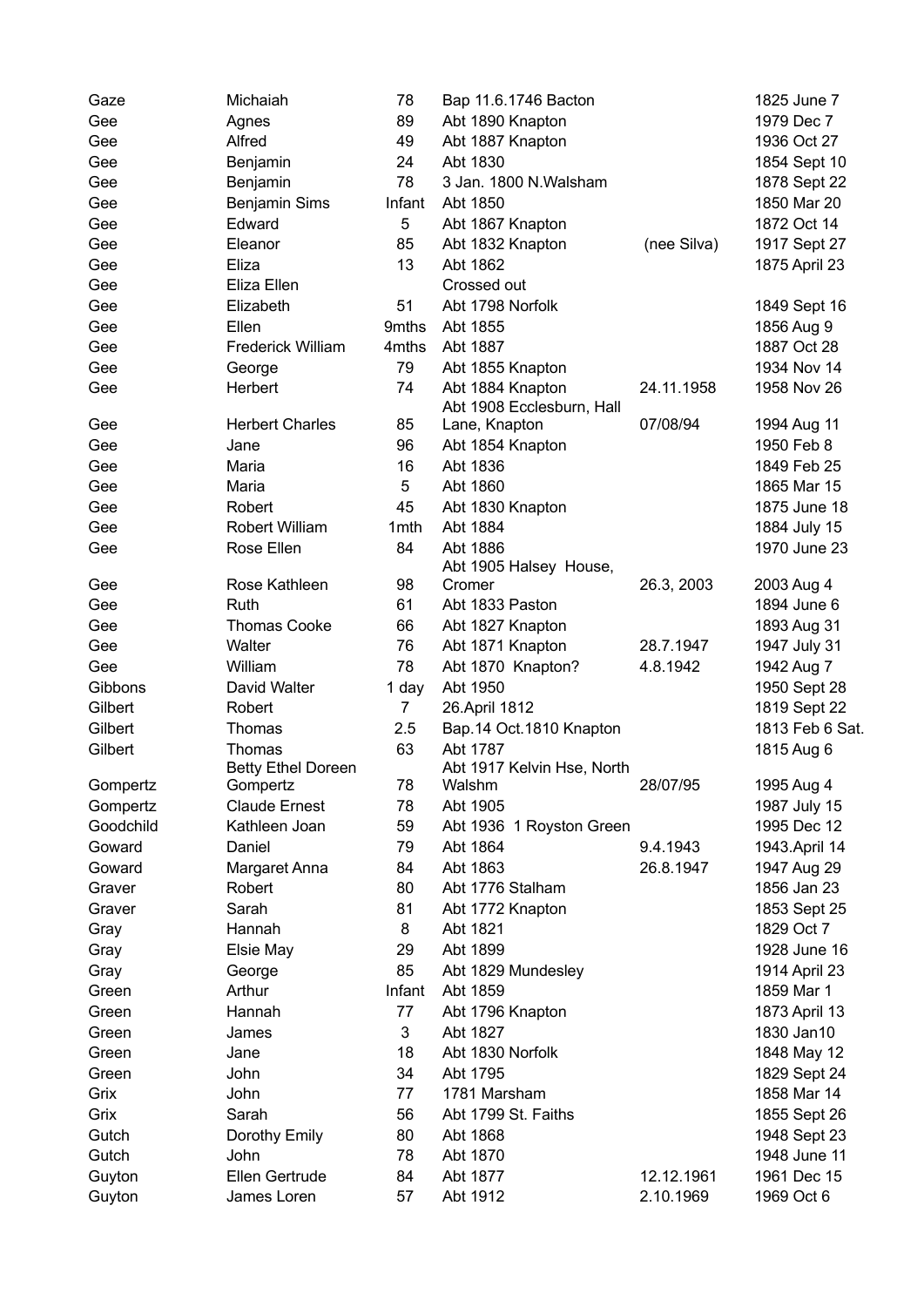| Hall            | Abigail                                 | 83             | Abt 1793 Gunthorpe     |             | 1876 Dec 28   |
|-----------------|-----------------------------------------|----------------|------------------------|-------------|---------------|
| Hall            | Ann                                     | 65             | Abt 1762               |             | 1827 April 29 |
| Hall            | Ann                                     | $\overline{2}$ | Abt 1830               |             | 1832 Nov 8    |
| Hall            | Eleanor                                 | 10 wks         | Abt 1826               |             | 1827 Feb 19   |
| Hall            | Eleanor                                 | 45             | Abt 1800 Norfolk       | (nee Watts) | 1845 Dec 11   |
| Hall            | Elizabeth                               | $\overline{2}$ | Abt 1831               |             | 1833 July 7   |
| Hall            | Emma Valentine                          | Infant         | Abt 1862               |             | 1862 Mar 2    |
| Hall            | Henry                                   | 19             | Abt 1804               |             | 1828 April 25 |
| Hall            | Henry                                   | 76 (or 16)     |                        |             | 1836 June 15  |
| Hall            | Henry                                   | 79             | Abt 1824 Knapton       |             | 1903 Jan 12   |
| Hall            | Henry                                   | 90             | Abt 1824 Knapton       |             | 1914 June 27  |
| Hall            | James                                   | 71             | Abt 1830 Knapton       |             | 1901 June 24  |
| Hall            | Jane                                    | 88             | Abt 1817 Knapton       |             | 1905 Oct 23   |
| Hall            | John                                    | 59             | Abt 1824 Knapton       |             | 1883 Feb 2    |
| Hall            | John                                    | 86             | Abt 1797 Swafield      |             | 1883 Mar 23   |
| Hall            | Maria                                   | Infant         | Abt 1851               |             | 1851 Sept 29  |
| Hall            | Mary                                    | 80             | Abt 1825 Trunch        |             | 1905 Aug 1    |
| Hall            | Peter                                   | 97             | Abt 1799 Swafield      |             | 1896 Feb 13   |
|                 |                                         |                | 28.3.1943 Wetwind,     |             |               |
| Hall            | <b>Robert Michael</b>                   | 60             | Knapton                | 16.12.2003  | 2003 Dec 23   |
| Hall            | <b>Robert Watts</b>                     | 4              | Abt 1820               |             | 1824 Oct 6    |
| Hall            | Sarah                                   | 3              | Abt 1822               |             | 1825 Mar 10   |
| Hall            | Thomas                                  | 3 mths         | Abt 1835               |             | 1835 Nov 25   |
| Hall            | Thomas                                  | 22 wks         | Abt 1837               |             | 1837 Oct 10   |
| Hall            | William                                 | 18 wks         | Abt 1867               |             | 1867 June 30  |
| Hammond         | Elinor Isabel                           | 78             | Abt 1893               |             | 1971 Nov 22   |
| Hammond         | <b>Thomas Henry</b>                     | 84             | Abt 1887               |             | 1971 Feb 9    |
| Harris          | <b>Muriel Alice</b>                     | 59             | Abt 1924               |             | 1983 April 27 |
| Harris          | <b>Ronald Leslie</b>                    | 62             | Abt 1923               |             | 1985 Nov 13   |
| Hedge           | Amy C                                   | 55             |                        |             |               |
| Hedge           | <b>Arnold Bartholomew</b>               | 82             | Abt 1900 Knapton       |             | 1982 Oct 10   |
|                 | Edith May                               | 55             | Abt 1904 Knapton       | 28.5.1959   | 1959 June 2   |
| Hedge           |                                         | 56             | Abt 1882               |             | 1938 Jan 1    |
| Hedge           | <b>Emily Mary</b><br>George Albert (41) | 84             | Abt 1850               | 11.5.1936   |               |
| Hedge           |                                         | 75             | Abt 1880 Edingthorpe   |             | 1936 May 15   |
| Hedge           | George Ernest                           |                |                        |             | 1955 July 2   |
| Hedge           | James                                   | 87             | Abt 1818 Swafield      |             | 1905 Jan 10   |
| Hedge           | Mary Ann                                | 58             | Abt 1854               | 14.1.1912   | 1912 Jan 18   |
| Hedge           | Sophia                                  | 24             | Abt 1846               |             | 1870 Sept 16  |
| Heigham         | Alfred                                  | 3              | Abt 1826               |             | 1829 Dec 30   |
| Helisdon        | Henry                                   | 75             | Abt 1757               |             | 1832 April 4  |
| Hellewell       | Irene                                   | 83             | 29.11.1921             | 1.6.2004    |               |
| Helsdon         | Elizabeth                               | 94             | Abt 1769               |             | 1863 Mar 23   |
| Helsdon         | Henry                                   | 36             | Abt 1794               |             | 1830 Oct 15   |
| Helsdon         | Isaac                                   | 14             | 12 Dec, 1812 Antingham |             | 1826 Sept 19  |
| Helsdon         | Moses                                   | 4 mths         | Abt 1815               | 5.4.1815    | 1815 April 10 |
| Helsdon         | Sarah                                   | 84             | Abt 1766               |             | 1850 Jan 30   |
| Herod           | ???                                     |                |                        |             |               |
| Herod           | <b>Algeron Ernest</b>                   | 2.5            | Abt 1904               |             | 1905 May 3    |
| Herod           | <b>Ernest Daniel</b>                    | 30             | 22.1.1876 Norwich      | 11.8.1906   | 1906 Aug 15   |
| Hewitt          | Hannah Esther                           | 72             | Abt 1871 Knapton       |             | 1943 Feb 10   |
| Hewitt (or 145) | Herbert                                 | 80             | Abt 1865 Mundesley     |             | 1945 June 20  |
| Hirons          | Elsie                                   | 94             |                        |             |               |
| Holmes          | Clara                                   | $\mathbf{1}$   | Abt 1832               |             | 1833 Oct 16   |
| Holmes          | Edmund                                  | 84             | Abt 1768 Knapton       |             | 1852 Dec 29   |
| Holmes          | Elizabeth                               | 90             | Abt 1729               |             | 1819 Nov 17   |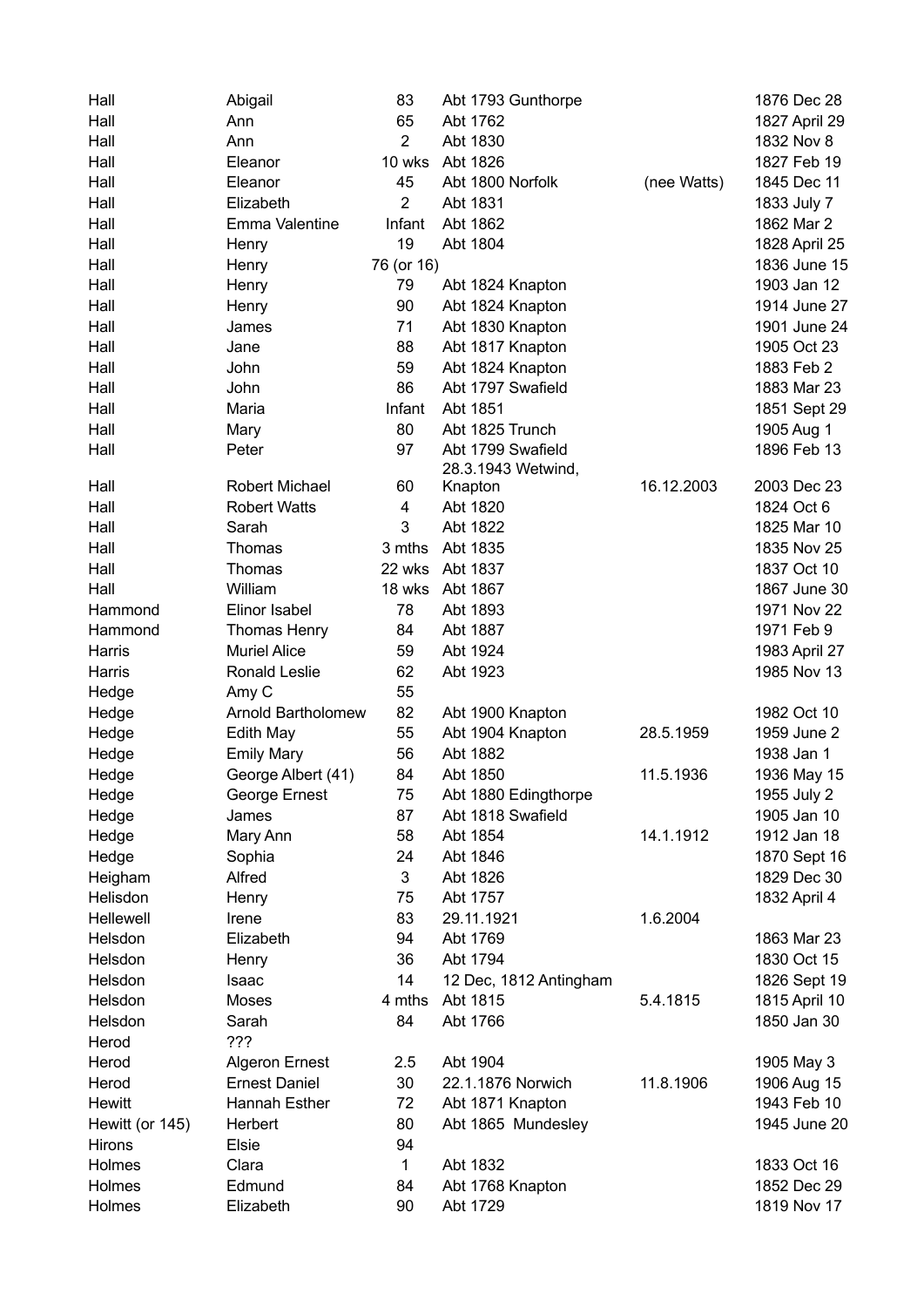| <b>Holmes</b> | George                | 5 days | Bap 2.8.1831 Knapton                                | 4.8.1831     | 1831 Aug 4       |
|---------------|-----------------------|--------|-----------------------------------------------------|--------------|------------------|
| Holmes        | George                | 1 mth  | Abt 1834                                            |              | 1835 April 8     |
| Holmes        | John                  | 73     | Abt 1828 Knapton                                    |              | 1901 Dec 27      |
| Holmes        | Maria                 | 90     | Abt 1830 N. Walsham                                 |              | 1920 April 30    |
| Holmes        | Mary                  | 60     | Abt 1768                                            |              | 1828 Nov 9       |
| Holmes        | Mary Anne             | 40     | Abt 1825                                            |              | 1865 Oct 23      |
| Holmes        | <b>Miles</b>          | 93     | Abt 1727                                            |              | 1820 April 27    |
| Holmes        | <b>Miles</b>          | 26     | Bap. 30 July 1804 1806                              |              | 1832 Feb 29      |
| Hoon          | <b>Edith Agnes</b>    | 61     | Abt 1864                                            |              | 1925 Dec 16      |
| Houseman      | Jack Bernard          | 72     | Abt 1898                                            |              | 1970 Sept 10     |
| Houston       | Joseph                | 65     | Abt 1889                                            |              | 1954 Feb 3       |
| Howlett       | Benjamin              | 51     | Abt 1786                                            |              | 1837 Nov 10      |
| Howlett       | Elizabeth Blakeney    | 72     | Abt 1780 Knapton                                    |              | 1852 Oct 10      |
| Howlett       | Robert                | 64     | Abt 1790                                            | 26.2.1854    | 1854 Mar 3       |
| Howlett       | Susan                 | 78     | 8.6.1791 North Walsham                              | 1.3.1869     | 1869 Mar 6       |
| Hunt          | Charles               | 58     | Abt 1875                                            |              | 1933 Dec 26      |
| Hunt          | Rosetta Millicent     | 79     | Abt 1879                                            |              | 1958 Feb 12      |
|               |                       |        | Abt 1903 Angel Court, North                         |              |                  |
| Hurst (Ashes) | Gerda                 | 90     | Walsham (Ashes)                                     | 3.8.1993     | 1993 Nov 8       |
| Hurst (Ashes) | Rita                  |        |                                                     | 5.2.1990     |                  |
| Jackson       | Richard               | 77     | Abt 1739                                            |              | 1816 Aug 28      |
|               |                       |        | 6.1.1921 Old Station,                               |              |                  |
| Jones         | <b>Mollie Purcell</b> | 83     | Knapton<br>(Ashes)                                  | 1.6.2004     | 2006 Dec 22      |
| Kemp          | Gabriel               | 81     | Abt 1742                                            |              | 1823 Mar 5       |
| Kemp          | George Charles        | 67     | Abt 1901                                            | 29.6.1968    | 1968 July 5      |
| Kemp          | Violet                | 86     | Abt 1900                                            |              | 1986 June 13     |
| Kerrison      | Ann                   | Infant | Abt 1845 Norfolk                                    |              | 1845 Nov 11      |
| Kerrison      | Mary                  | 8 mths | Abt 1832 Norfolk                                    |              | 1833 July 24     |
| Kerrison      | Robert                | Infant | Abt 1845 Norfolk                                    |              | 1845 Nov 11      |
| Kerrison      | William               | 1 day  | Abt 1832 Norfolk                                    |              | 1832 Mar 14      |
| Kiernan       | Avarilla              | 75     | Abt 1872                                            | 20.3.1947    | 1947 Mar 22      |
| Kiernan       | <b>William Arthur</b> | 86     | Abt 1864                                            |              | 1950 July 27     |
| Kirk          | Charles               | 80     | Abt 1866 Gimingham                                  |              | 1946 Mar 23      |
| Kirk          | Gertrude Jessie       | 82     | Abt 1876 Knapton                                    | (nee Swann)  | 1958 Sept 13     |
| <b>Kirk</b>   | <b>Herbert Ralph</b>  | 60     | Abt 1913 (Jack)                                     | 19.4.1973    | 1973 April 24    |
| <b>Kirk</b>   | Kathleen Violet       | 83     | Abt 1906 Knapton                                    |              | 1989 Mar 14      |
| Kirk          | Mary Gladys           | 7 days | Abt 1919                                            |              | 1919 April 1     |
| Kirk          | Ruby Alexandra        | 4 mths | Abt 1911 Knapton                                    |              | 1911 May 30      |
| <b>Kirk</b>   | Sarah Ann             | 44     | Abt 1857 Heveringham<br>Abt 1921<br>1 School Close, | (nee Weller) | 1901 Dec 29      |
| Kirk          | Ellen May (Nellie)    | 86     | Knapton                                             | 24.1.2007    | 2007 July 31     |
| Knights       | <b>Walter George</b>  | 72     | Abt 1877 Swanton Abbott?                            | 8.6.1949     | 1949 June 11     |
| Lake          | Philip                | 73     | Abt 1740                                            |              | 1813 Jan 17 Sun. |
| Lambert       | Elizabeth Jane        | 82     | Abt 1854 Bloomsbury                                 | 21.1.1936    | 1936 Jan 23      |
| Lambert       | Ernest John           | 81     | Abt 1854 London                                     | 11.12.1935   | 1935 Dec 14      |
| Lanckenau     | Charles H             | 88     |                                                     |              |                  |
| Lanckenau     | <b>Charles Henry</b>  | 88     | Abt 1860                                            | 4.7.1949     | 1848 July 7      |
| Lanckenau     | Ellen Matilda         | 86     | Abt 1860                                            | 25.7.1946    | 1946 July 29     |
| Lanckenau     | John Charles          | 75     | Abt 1896                                            |              | 1961 18 Mar      |
| Lankaster     | <b>William Thomas</b> | 83     | Abt 1899                                            |              | 1982 Dec 15      |
| Lankester     | <b>Barbara Emily</b>  | 74     | Abt 1889                                            | 14.12.1963   | 1963 Dec 18      |
| Larke         | Emma Jane             | Infant | Abt 1844                                            |              | 1844 April 7     |
| Larke         | George                | 22 wks | Abt 1826                                            |              | 1827 Jan 9       |
| Larke         | George                |        | 19 mths Abt 1854                                    |              | 1855 Sept 23     |
| Larke         | William               | 73     | Abt 1795                                            | 13.6.1868    | 1868 June 17     |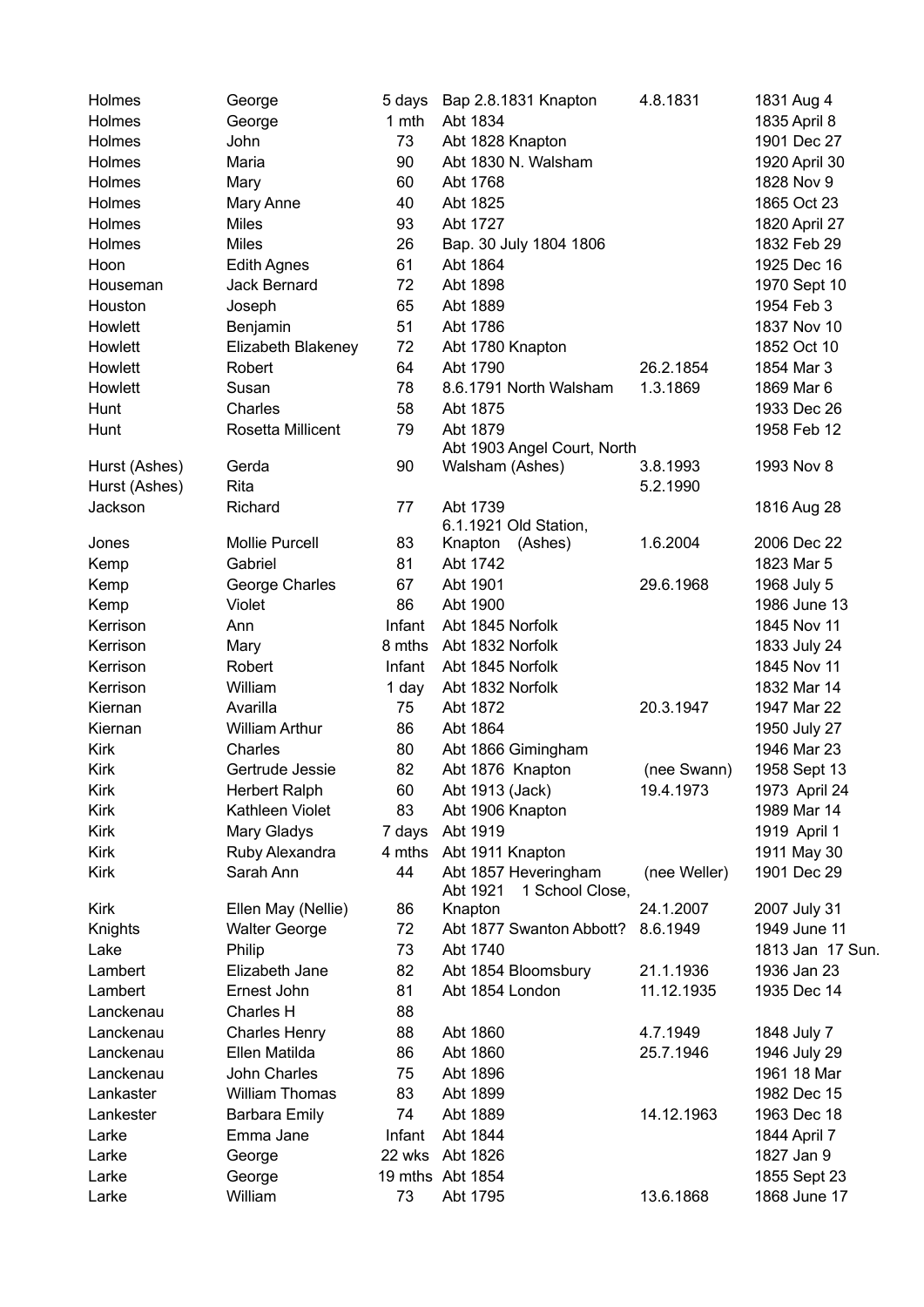| Last               | Florence                          | 82             | 27.2.1880<br>Abt 1938 Linden Court Care | 5.4.1963       | 1963 April 6                |
|--------------------|-----------------------------------|----------------|-----------------------------------------|----------------|-----------------------------|
|                    |                                   |                | Home, Church Walk, Watton               |                |                             |
| Laws               | Maureen Helen                     | 79             | <b>Norfolk</b>                          | 29/07/17       | 2017 Aug 23<br>1849 Jan 14  |
| Lawson             | Jane Youngs                       | 62             | Abt 1787 Norfolk<br>Abt 1785 Norfolk    | 8.1.1849       |                             |
| Lawson             | William                           | 57             |                                         | 18.10.1842     | 1842 Oct 21                 |
| Laxen              | Ann                               | 81             | Abt 1771 Bessingham                     |                | 1852 June 6                 |
| Laycock            | <b>Frederick William</b>          | 27             | Abt 1868                                |                | 1895 Dec 22                 |
| Laycock            | John George                       | 63             | Abt 1865 Knapton                        | 20.10.1928     | 1928 Oct 20                 |
| Laycock            | Sophia                            | 90             | Abt 1839 Paston                         | 11.6.1929      | 1929 June 10                |
| Laycock            | William                           | 84             | Abt 1841 Paston                         | 4.7.1925       | 1925 June 30                |
| Leather            | Mary Florence                     | 91             | 23.5.1881                               | 1.2.1973       | `1973 Feb 7                 |
| Lebbell            | Mona Edwina Sybil                 | 76             | Abt 1905                                |                | 1981 Aug 19                 |
| Lee                | Dorothy Ann                       | 91             | Abt 1898<br>Abt 1931 Walshm Grange,     | 5.10.1990      |                             |
| Lee                | Ena Dorothy                       | 83             | 81 Bacton Rd, N. Walsham                |                | 2014 April 17               |
| Lee                | Jimmie                            | 49             | Abt 1891                                | 15.3.1940      | 1940 Mar 18                 |
| Lee                | Kenneth Bimbo                     | 65             | Abt 1927                                | 1992           |                             |
| Lee                | <b>Reginald Herbert</b>           | 6mths          | Abt 1885                                |                | 1886 Jan 23                 |
| Lee                | William, Needham                  | 7mths          | Abt 1920                                |                | 1920 Dec 3                  |
| Lewis              | John Cynwel                       | 57             | Abt 1932                                | Abt 1990       |                             |
| Lincoln            | Mary                              | 22             | Abt 1814                                |                | 1836 Nov 27                 |
| Lines              | Charles                           | 33             | Abt 1792                                |                | 1825 Aug 14                 |
| Lines              | Edward                            | 31             | Abt 1819 Norfolk                        |                | 1850 July 18                |
| Lines              | Elizabeth                         | 22             | Abt 1822                                |                | 1844 Aug 26                 |
| Lines              | Henry                             | 19             | Abt 1823                                |                | 1840 May 20                 |
| Lines              | Sarah Ann                         |                | 10 mths Abt 1834                        |                | 1835 Aug 2                  |
| Lines              | Susan                             | 33             | Abt 1822                                |                | 1855 June 29                |
| Lingwood           | <b>Edith Maria</b>                | 9              | Abt 1883                                |                | 1892 Dec 8                  |
| Lingwood           | John Henry Bumfrey                | 16             | Abt 1880                                |                | 1896 Feb 14                 |
| Long               | Ann                               | 39             | Abt 1784                                | 4.9.1823       | 1823 Sept 7                 |
| Long               | Ann Pashley                       | 11 wks         | 01/10/1825                              |                | 1825 Sept 11                |
| Long               | David                             | 75             | Bap 6.12.1784 Bradfield                 |                | 1860 June 24                |
| Long               | Maria Pashley                     | $\overline{2}$ | Abt 1829                                |                | 1831 May 8                  |
| Long               | Mary                              | 70             | Abt 1793 Worstead                       |                | 1863 Oct 9                  |
| Long               | Mary Ann                          | 11             | Abt 1826                                |                | 1837 Nov 15                 |
| Langmaid           | Matilda                           | 72             | Abt 1851 Plymouth                       | (nee Marshall) | 1923 Oct 24                 |
| Loveday            | Ellen                             | 55             | Abt 1882                                |                | 1937 July 28                |
|                    |                                   |                | About 1919 Brunswick Hse.               |                |                             |
| Lubbock            | <b>Constance Alice</b>            | 84             | North Wealsham                          | 20/04/04       | 2004 April 30               |
| Lubbock            | <b>Edward John</b>                | 54             | Abt 1886                                | 24.4.1940      | 1940 April 27               |
|                    |                                   |                | Abt 1923 9 The Green,                   |                |                             |
| Lubbock            | Edwin Vernon                      | 85             | Knapton                                 | 4.7.2008       | 2008 July 15                |
|                    |                                   |                | Abt 1919 Brunswick Hse,                 |                |                             |
| Lubbock            | Gordon Arthur                     | 85             | North Walsham                           | 01/05/04       | 2004 May 8                  |
|                    |                                   | 76             | Abt 1923 9 The Green,                   | 1.3.1999       | 1999 March 6                |
| Lubbock<br>Lubbock | Joyce Margaret<br>Laura Elizabeth | 81             | Knapton (Ashes)<br>Abt 1893             | 18.2.1974      | 1974 Feb 23                 |
| Lubbock            |                                   | 7 mths         |                                         |                | 1932 Mar 28                 |
|                    | Phyllis Laura                     | 75             | Abt Sept 1931<br>Abt 1803               |                |                             |
| Lynes              | John<br>Albert                    | 3mths          | Abt 1882                                |                | 1878 May 18<br>1883 Feb 22  |
| Mace               |                                   |                |                                         |                |                             |
| Mace<br>Mace       | George                            | 75<br>86       | Abt 1814 Catfield<br>Abt 1844 Knapton   |                | 1889 Mar 29<br>1930 Oct 13  |
| Mace               | George<br>Georgina                | 10             | Abt 1864                                |                | 1874 Feb 6                  |
| Mace               | James                             | 70             |                                         |                |                             |
| Mace               |                                   | 63             | Abt 1865 Knapton<br>Abt 1813 Paston     | (nee Bensley)  | 1935 Sept 25<br>1876 Nov 16 |
|                    | Margaret                          |                |                                         |                |                             |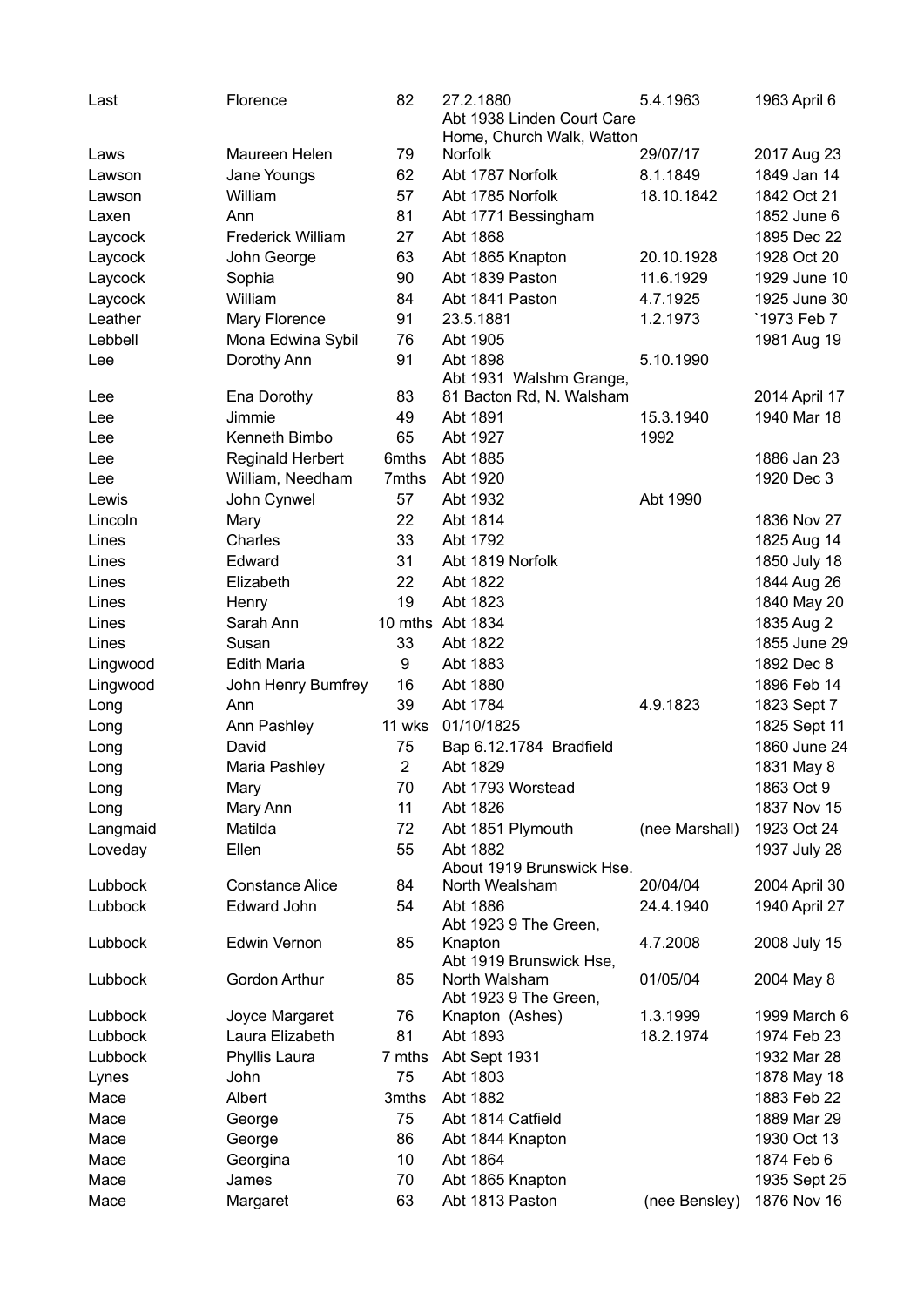| Mace         | Mary Ann                 | 86             | Abt 1846 Knapton                   |                | 1932 Mar 23   |
|--------------|--------------------------|----------------|------------------------------------|----------------|---------------|
| Mace         | Walter                   | 10             | Abt 1871 Knapton                   |                | 1881 April 15 |
| Mack         | Elizabeth                | 59             | Abt 1804 Mundesley                 |                | 1863 Oct 21   |
| Mack         | Elizabeth                | Infant         | Abt 1864                           |                | 1864 Dec 14   |
| Mack         | Hannah                   | 79             | Abt 1781 Trunch                    |                | 1860 June 27  |
| Mack         | James                    | 31             | Abt 1815                           |                | 1846 Sept 25  |
| Mack         | John                     | 78             | Bap. 16 Oct 1774 Knapton           |                | 1852 Nov 10   |
| Mack         | Martin                   | $\overline{7}$ | Abt 1847 Knapton                   |                | 1854 Oct 29   |
| Mack         | Richard                  | 32             | Bap 26 Nov 1812 Knapton            |                | 1843 Dec 31   |
| Mack         | Richard John             | 7 days         | Abt 1872                           |                | 1872 June 24  |
| Mack         | Sarah                    | 39             | Abt 1814 Hardwick?                 |                | 1853 Oct 2    |
| Mack         | William                  | 74             | Abt 1740                           |                | 1814 May 1    |
| Marsh        | Caroline                 | 84             | Abt 1860                           |                | 1944 Sept 3   |
| Marshall     | Emma                     | 85             | Abt 1869                           |                | 1954 Sept 20  |
| Marshall     | James                    | 83             |                                    |                |               |
| Marshall     | James                    | 82             | Abt 1867                           |                | 1949 July 30  |
| Mash         | Ethel                    | 64             |                                    |                |               |
|              |                          |                |                                    |                | 2015 April 8  |
| McPhee       | Roger                    | 71             | Abt 1944 8 Lawn Close, Kn 11/01/15 |                | (Ashes)       |
| <b>Miles</b> | Frances                  | 37             | Abt 1792                           |                | 1829 Nov 16   |
| <b>Miles</b> | Harriet                  | 85             | 27.3.1795                          | Bp.30.3.95 NW? | 1881 Feb 7    |
| <b>Miles</b> | Jeaffreson               | $\overline{2}$ | Abt 1819                           |                | 3 Dec 1821    |
| Miles RN     | Jeaffreson               | 58             | Abt 1786 Fakenham                  | 19.6.1844      | 1844 June 24  |
| Miller       | <b>Edward George</b>     | 66             | Abt 1892                           |                | 1958 Feb 28   |
| Miller       | Elsie May                | 79             | Abt 1897                           |                | 1976 Dec 17   |
| Montford     | <b>Blanche Christina</b> | 69             | 2 Aug. 1868 Derbyshire             | 9.8.1937       | 1937 Aug 12   |
| Morant       |                          | $\tilde{?}$    |                                    |                |               |
| Morter       | Henry John<br>Elizabeth  | 77             | Abt 1822 Dale, Berks.              |                | 1871 Nov 10   |
|              |                          |                | Abt 1794                           |                |               |
| Morter       | William                  | 77             | Abt 1797                           |                | 1874 Jan 31   |
| Nash         | <b>Ethel Louisa</b>      | 64             | Abt 1895                           |                | 1959 Apr 8    |
| Neale        | Alfred                   | $\overline{2}$ | Abt 1894                           |                | 1896 Sept 26  |
| Neale        | Georgina                 | 25             | Abt 1871                           | 8.10.1896      | 1896 Oct 10   |
| Neale        | Sidney                   | 1 day          | Abt 1896                           |                | 1896 Feb 29   |
| Neale        | William                  | 65             | Abt 1802                           |                | 1867 April 9  |
| Neave        | John                     | $\overline{c}$ | Abt 1874                           |                | 1876 Dec 29   |
| Nelson       | John                     | 43             | Abt 1798                           |                | 1841 Dec 1    |
| Nettleship   | <b>Brenda</b>            | 70             | Abt 1934 10 Lawn Close,            | 3.6.2004       | 2004 June 10  |
| Newell       | Malvina                  |                | Knapton                            |                |               |
| Newell 208?  |                          | 62<br>77       | Abt 1879 Knapton                   | 20.9.1941      | 1941 Sept 24  |
|              | Harry Williams           |                | Abt 1879 (A.H.?)                   | 3.9.1956       | 1956 Sept 6   |
| Newson       | John                     |                | (see John Collings)                |                |               |
| Newstead     | Thomas                   | 17             | Abt 1810                           |                | 1827 Jan 14   |
| Orbell       | Susanna                  | 55             | Abt 1755                           | 5.5.1810       |               |
| Pacher       | Ann                      | 33             | Abt 1796                           |                | 1829 Nov 20   |
| Pain         | Alice Mary               | 72             | Abt 1890 Mundesley (Bodhams?)      | 17.3.1962      | 1962 April 2  |
| Pain         | Ellen Mabel              | 59             | Abt 1886 Bodhams?                  | 27.1.1945      | 1945 Feb 2    |
| Pain         | Emma Valentine           | 70             | <b>Essex</b>                       | 7.3.1919       | 1919 Mar 11   |
| Pain         | G                        |                |                                    |                |               |
| Pain         | John                     | 67             | 1.June 1821 Willingham, Suffolk    | 22.7.1888      | 1888 July 26  |
| Pain         | John Harold              | 40             | 23.3.1852 Mundesley                | 18.3.1892      |               |
| Pain         | Rebecca Thompson         | 52             | 3 Jan 1823 Gt. Yarmouth            | 21.8.1875      | 1875 Aug 21   |
| Pain         | Thomas                   | 97             | 3 Aug 1781 Rushmere, Suffolk       | 16.4.1879      | 1879 April 19 |
| Pain         | <b>William Thomas</b>    | 20             | 24.10.1849                         | 19.6.1870      | 1870 June 24  |
| Palmer       | Ann                      |                |                                    | Abt 1829       |               |
| Palmer       | Martha                   | 56             | Abt 1771                           |                | 1827 April 4  |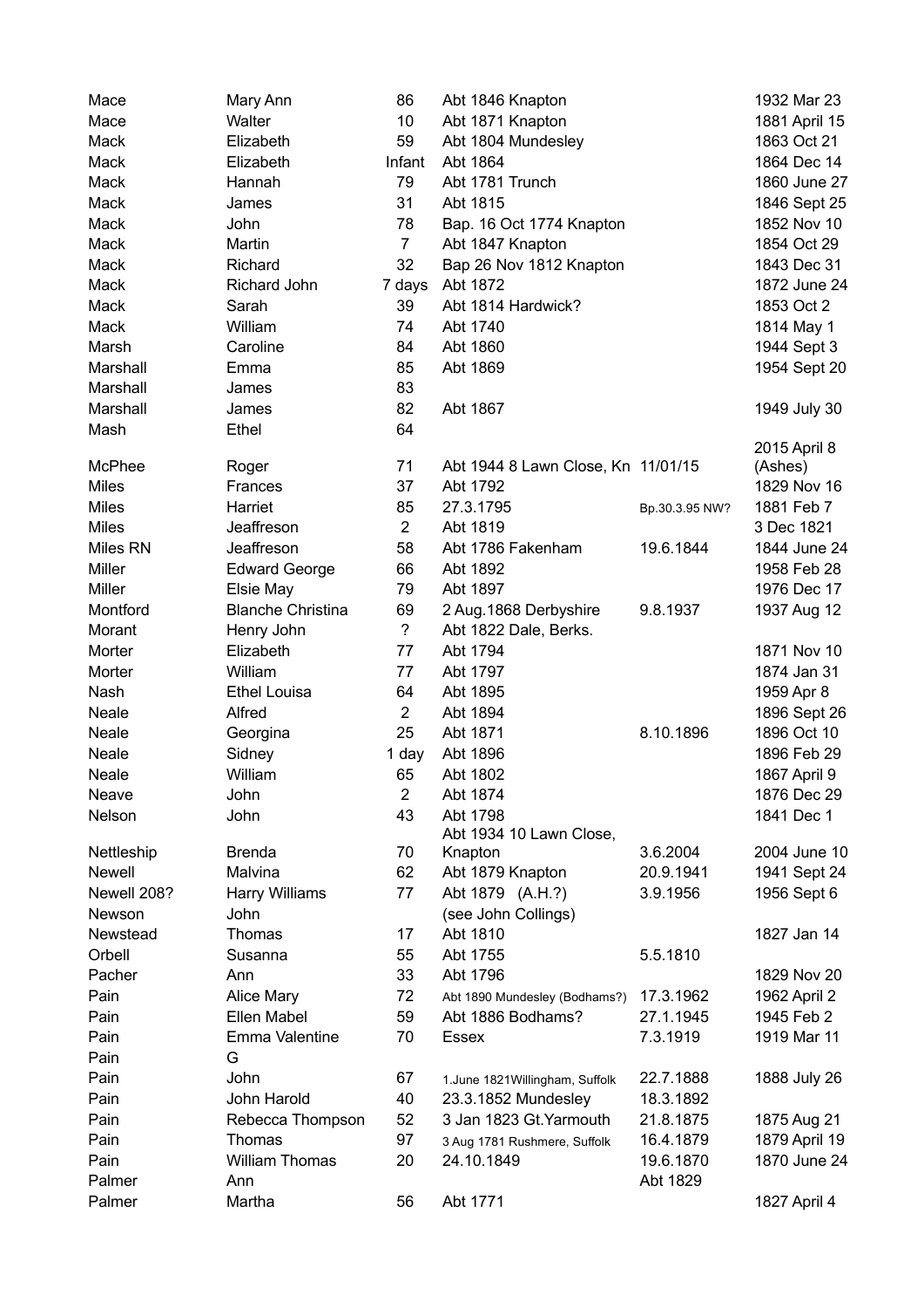| Palmer  | Sarah Ann              | 57           | Abt 1828                                 | 8.8.1885     | 1885 Aug 12                |
|---------|------------------------|--------------|------------------------------------------|--------------|----------------------------|
| Palmer  | Susanna                | 57           | Abt 1766                                 |              | 1823 Mar 30                |
| Palmer  | Thomas                 | 65           | Abt 1799 Skeyton                         | 23.3.1864    | 1864 Mar 26                |
| Palmer  | Thomas                 | 82           | Abt 1751                                 |              | 1833 May 12                |
| Pardon  | Ann                    | 56           | Abt 1785                                 | 10.4.1841    | 1841 April 16              |
| Pardon  | Arthur Robert          | 85           | Abt 1873                                 | 20.6.1958    | 1958 June 24               |
| Pardon  | <b>Brown</b>           | 69           | 29.12.1812 Bacton                        | (Agri. Lab.) | 1881 Oct 5                 |
| Pardon  | <b>Brown Woodhouse</b> | 63           | Bap 31.3.1798 N'repps                    | 2.11.1851    | 1851 Nov 5                 |
| Pardon  | Cecil James            | $\mathbf{1}$ | Abt 1891                                 |              | 1892 June 11               |
| Pardon  | Emily N                | 79           | 21.3.1875 Knapton                        | 28.2.1953    | 1953 Mar 5                 |
| Pardon  | Frederick L            | 86           | Abt 1880 Knapton                         | 15.2.1966    | 1966 Jan 8                 |
| Pardon  | Frederick              | 86           |                                          |              |                            |
| Pardon  | Jane                   | 88           | Abt 1884 Ridlington                      | 2.12.1972    | 1972 Dec 8                 |
| Pardon  | John                   | 76           | Abt 1844 Knapton                         |              | 1920 Feb 24                |
| Pardon  | Leslie Ernest          | 23           | Abt 1910 Knapton                         | 10.8.1933    | 1933 Aug 15                |
| Pardon  | Martha                 | Infant       | Abt 1842                                 |              | 1842 Nov 17                |
| Pardon  | Mary Ann               | 79           | Abt 1845 Swanton Abbott?                 |              | 1924 July 22               |
| Pardon  | Sarah                  | 78           | Abt 1822                                 |              | 1890 Mar 1                 |
| Pardon  | Thomas                 | 80           | Abt 1877                                 | 17.12.1957   | 1957 Dec 20                |
| Pardon  | Alice Edith (214)      | 85           | Abt 1878                                 | 10.2.1963    | 1962 Feb 14                |
| Parr    | Hannah                 | 37           | Abt 1804                                 | 15.5.1841    | 1841 May 22                |
| Peed    | Edmund                 | 70           | Abt 1725                                 | 7.6.1795     |                            |
| Perfect | Elizabeth              | 39           | Abt 1839 Paston                          | 13.10.1878   | 1878 Oct 16                |
|         |                        |              |                                          |              |                            |
| Perfect | Harriet                | 88           | Abt 1859                                 |              | 1947 Aug 2<br>1824 June 16 |
| Pilch   | Laurette               | 33           | Abt 1791                                 |              |                            |
| Pilch   | Susan                  | 6 wks        | Abt 1823                                 |              | 1823 Oct 19                |
| Plant   | Nina                   | 65           | Abt 1917 Nina Cissian Brigden            |              | 1983 July 7                |
| Plant   | Wilfred George "Bill"  | 83           | Abt 1912 Halvergate Hse<br>North Walsham | 21/09/95     | 1995 July 28               |
|         |                        |              | Abt 1910 16 Springfield                  |              |                            |
| Plato   | Nell "Nellie"          | 83           | Hse, Welwyn Garden City                  | 30/03/93     | 1993 October 9             |
|         |                        |              | Abt 1915 c/o Highfield, Hall             |              |                            |
| Plato   | William George         | 87           | Lane, Knapton                            | 02/03/02     | 2002 March 12              |
| Plumley | Ann                    | 82           | Abt 1715                                 | 15.6.1797    |                            |
| Plumley | James                  | 65           | Abt 1722                                 | 12.9.1787    |                            |
| Pooley  | <b>Albert George</b>   | 77           | Abt 1863 Knapton                         |              | 1940 Mar 25                |
| Pooley  | Arthur John            | 8            | Abt 1876 Knapton                         |              | 1884 Nov 26                |
| Pooley  | Arthur John            | 67           | Abt 1896 Knapton                         | 10.5.1963    | 1963 May 14                |
| Pooley  | Edith May              | 75           | Abt 1902                                 | 27.12.1977   | 1977 Dec 31                |
| Pooley  | Elizabeth              | 79           | Abt 1842 N. Walsham                      | 2.9.1921     | 1921 Sept 7                |
| Pooley  | Ellen Maria            | 58           | Abt 1866 Ipswich                         | (nee Mann)   | 1924 Jan 15                |
| Pooley  | Ezra                   | 57           | Abt 1846 Gimingham                       |              | 1903 Sept 20               |
| Pooley  | George                 | 2mths        | Abt 1887                                 |              | 1887 Oct 8                 |
| Pooley  | Harriet Georgina       | 13           | Abt 1899 Knapton                         |              | 1912 Aug 10                |
| Pooley  | John Joseph            | 92           | Abt 1837 Knapton                         |              | 1929 June 8                |
| Pooley  | Laura                  | 13           | Abt 1874 Knapton                         |              | 1887 Mar 16                |
| Pooley  | <b>Lily Maud</b>       | 3            | Abt 1896                                 |              | 1896 Sept 23               |
| Pooley  | Mark                   | 74           | Abt 1791 Bradfield                       |              | 1865 Nov 4                 |
| Pooley  | Mary                   | 9            | Abt 1848                                 |              | 1857 April 12              |
| Pooley  | Mary Ann               | 69           | Abt 1834                                 |              | 1903 Feb 4                 |
| Pooley  | James (Pouley)         | 25           | Abt 1808                                 |              | 1833 Nov 21                |
| Pooley  | Mark (Pouley)          | 8            | Abt 1823                                 |              | 1831 Nov 21                |
| Pooley  | Rebecca (Pouley)       | 39           | Abt 1791                                 |              | 1830 Feb 28                |
| Pooley  | William (Pouley)       | 23           | Abt 1806                                 |              | 1830 Jan 5                 |
| Pudley  | Lydia                  | 10 wks       | Abt 1820                                 |              | 1820 Oct 12                |
|         |                        |              |                                          |              |                            |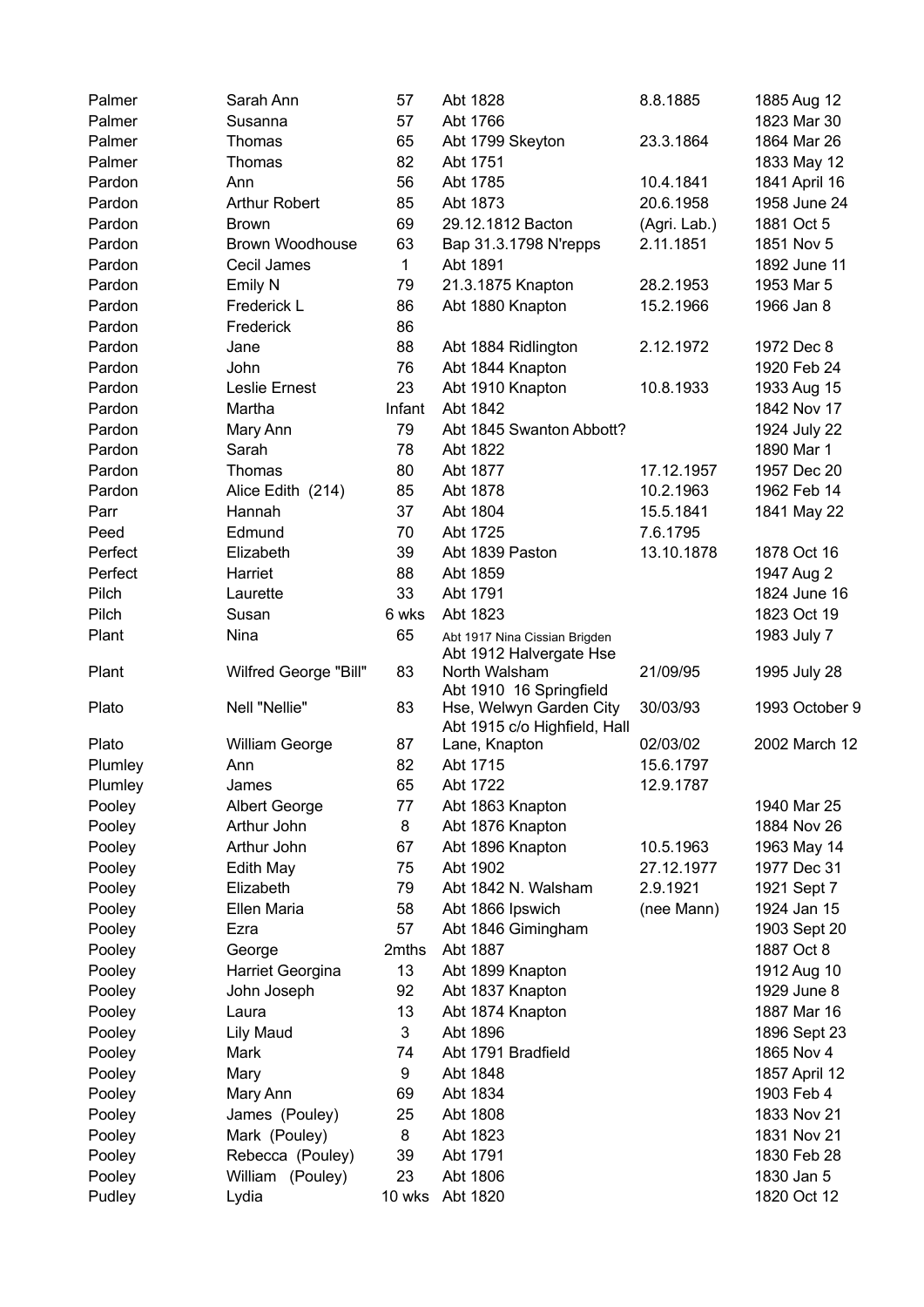| Pudley         | Richard                    | $\overline{2}$ | Abt 1824                     |               | 1826 Jan 15     |
|----------------|----------------------------|----------------|------------------------------|---------------|-----------------|
| Pudley         | William                    | 8              | Abt 1817                     |               | 1825 Dec 31     |
| Puncher        | <b>Lillian Alice Ethel</b> | 64             | Abt 1916                     | 22.1.1880     | 1980 Jan 25     |
|                |                            |                | Abt 1912 Hall Lane,          |               |                 |
| Puncher        | <b>William Robert</b>      | 94             | Knapton                      | 28.4.2006     | 2006 May 16     |
| Pycroft        | John                       | 88             | Abt 1800 Witton              |               | 1888 May 12     |
| Pycroft        | Laura                      | 2.75           | Abt 1864 Witton              |               | 1867 June 25    |
| Pycroft        | Phoebe                     | 98             | Abt 1800 Witton              |               | 1898 July 27    |
| Ralph          | Ruby                       | 85             |                              |               |                 |
|                |                            |                | Abt 1935 Ravensfield, The    |               |                 |
| Randell        | Michael Frank              | 82             | Grove, Knapton               | 28/06/17      | 2017 June 25    |
| Rawlins        | Harold Lloyd               | 79             | Abt 1855                     | 18.8.1934     | 1934 Aug 21     |
| Reynolds       | Elizabeth                  | 60             | Abt 1775                     |               | 1835 Oct 16     |
| Reynolds       | Joseph                     | 68             | Abt 1754                     | 9.1.1822      | 1822 Jan 15     |
| Reynolds       | Lydia                      | 67             | Abt 1745                     | 17.5.1812     |                 |
| Richardson     | John                       | 63             |                              | Abt 1760      |                 |
|                |                            |                | Abt 1921 Samson Court        |               |                 |
| Richardson     | Lilian                     | 80             | Mougelham Rd. Deal<br>Ashes) | 07/09/01      | 2001 Sept 24    |
| Riesbrow       | James                      | 48             | Abt 1730                     | 7.6.1778      |                 |
|                |                            |                | Abt 1950 Bridge Cottage,     |               |                 |
| Risebrow       | Linda Mary                 | 68             | The Street, Knapton          | 12/09/18      | 2018 Oct 11     |
| Rivett         | Lucy                       | 21             | Abt 1942                     |               | 1963 Sept 21    |
| <b>Roberts</b> | Elizabeth                  | 90             | Abt 1723                     | 15.4.1813     | 1813 April 21   |
| <b>Roberts</b> | George                     | 85             | Abt 1879                     |               | 1946 May 25     |
| <b>Roberts</b> | Gertrude Marion            | 58             | Abt 1877                     | 22.10.1935    | 25.10.1935      |
| <b>Roberts</b> | Hannah                     | 13             | 3 Oct 1793                   | 23.2.1807     | Bap. 7 Oct 1793 |
| <b>Roberts</b> | Hannah                     | 60             | Abt 1853 Bacton              |               | 1913 Feb 6      |
| Roberts        | Joseph                     | 64             | Abt 1724                     | 11.9.1788     |                 |
| <b>Roberts</b> | Joseph                     | 76             | Abt 1748                     |               | 1824 Mar 16     |
| <b>Roberts</b> | Joseph                     | 45             | Bap 2 Mar.1799 Knapton       | 12.4.1844     | 1844 April 17   |
| Roberts        | Joseph                     | infant         | 25 Nov. 1791 Knapton         | 22 April 1792 | Died in Knapton |
| <b>Roberts</b> | Kathleen                   | 78             | Abt 1839                     |               | 1917 May 29     |
| <b>Roberts</b> | Robert Joseph              | 67             | Abt 1889                     | 19.6.1956     | 1956 June 23    |
| <b>Roberts</b> | Sarah                      | 17             | 25.11.1796                   | 31.3.1814     | 1814 April 6    |
| Roberts        | <b>William Warner</b>      | infant         | 7 Dec. 1802                  | 12.7.1805     |                 |
| <b>Roberts</b> | Martha Anne                | 97             | Abt 1890 (206?)              |               | 1987 May 13     |
| Robinson       | <b>Constance Ellen</b>     | 89             | 29 April 1879 Mundesley      | 9.3.1968      | 1968 Mar 14     |
| Robinson       | Evelyn                     | 23             | Abt 1878 Mundesley           |               | 1901 Jan 30     |
| Robinson       | George                     | 72             | Abt 1762                     |               | 1834 Sept 13    |
| Robinson       | Georgina Lindsay           | 77             | 11 May 1853 Knapton          | 12.1.1931     | 1931 Jan 16     |
| Robinson       | Gladys Lyndsay             | 18             | 14.11.1885 Knapton           | 16.1.1903     | 1903 Jan 20     |
| Robinson       | Henry                      | 75             | Abt 1807 Hampstead           | 28.10.1879    | 1879 Nov 4      |
| Robinson       | Henry Cooper               | 19             | 7. Nov. 1879 Knapton         | 14.8.1899     | 1899 Aug 17     |
| Robinson       | Henry                      | 70             | Abt 1852 Knapton             |               | 1922 June 21    |
| Robinson       | Lucy Cooper                | 72             | Abt 1819 Highgate, Middx.    | 10.1.1889     | 1889 Jan 14     |
| Robinson       | Margaret Lucy              | 70             | Abt 1847 Norwich             | 14.11.1917    | 1917 Nov 17     |
| Robinson       | Hannah                     | 85             | 12 April 1772 Bacton         | (Bap19.4.72B) | 1858 Jan 6      |
|                |                            |                |                              |               | 2015 April 25   |
| Rogers         | June Doreen                | 85             | Abt 1930                     |               | (Ashes)         |
|                |                            |                | Abt 1907 3 The Green,        |               |                 |
| Rogers         | Robert "Bob"               | 85             | Knapton                      | Abt 1992      | 1992 Dec 22     |
| Rolfe          | George Richard             | 56             | Abt 1838 North Lopham        |               | 1894 Feb 23     |
| Rolfe          | Mary Ann                   | 78             | Abt 1848 Catfield            | 13.5.1926     | 1926 May 17     |
|                |                            |                | 08/03/16 Deja Vue, Chapel    |               |                 |
| Rolfe          | Ruby                       | 85             | Rd, Paston                   | 28.5.2001     | 2001 June 6     |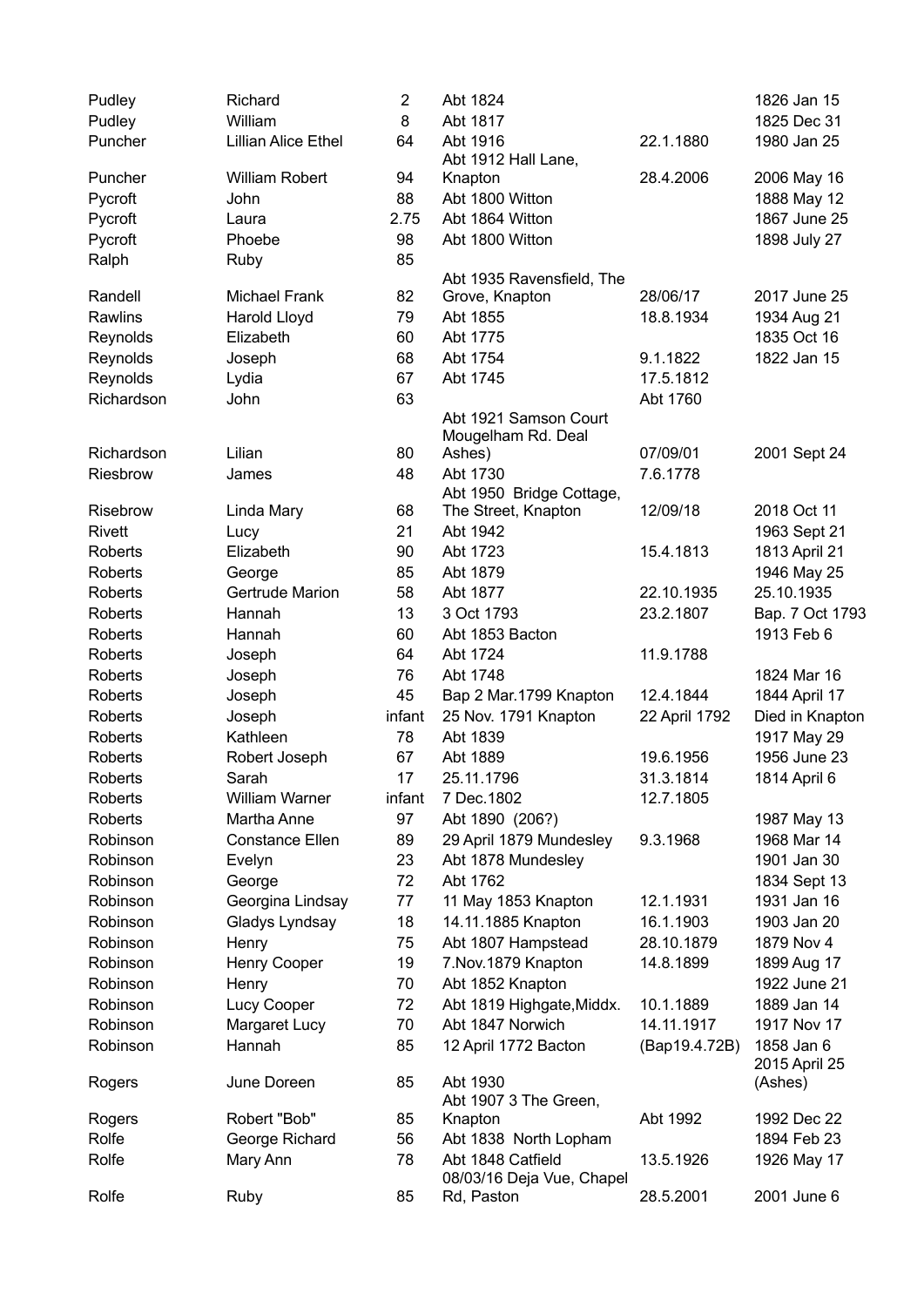|               |                       |                | Overbury Hse. Staitheway      |            |                  |
|---------------|-----------------------|----------------|-------------------------------|------------|------------------|
| Rose          | Gertrude Maud         | 98             | Rd, Wroxham                   | 8.6.2005   | $\tilde{?}$      |
| Rose          | <b>Thomas William</b> | 70             | Abt 1903                      | 7.7.1973   | 1973 July 13     |
| Rouse         | Annie Elizabeth       | 83             | 12 Feb 1879                   | 10.1.1964  | 1964 Jan 14      |
| Rouse         | Russell John          | 62             | Abt 1884                      | 4.12.1946  | 1946 Dec 7       |
| Rudram        | <b>Herbert James</b>  | 35             | Abt 1888                      |            | 1923 June 28     |
| Rudram        | John Albert           | 85             | Abt 1832                      |            | 1917 Sept 27     |
| Rump          | <b>Thomas Bacon</b>   | 15             | Abt 1822                      |            | 1837 July 25     |
| Russell       | Ada Elizabeth         | 80             | 1 Nov 1859                    | 1.2.1940   | 1940 Feb 3       |
| Russell       | Amy Catherine         | 93             | 25.12.1865                    | 13.5.1959  | 1959 May 12      |
| Rust          | John                  | 31             | Abt 1777                      | 10.7.1808  |                  |
| Saunder (239) | George Forder         | 54             | Abt 1879                      | 22.6.1933  |                  |
| Saunders      | Amy Alice             | 75             | Abt 1891                      |            | 1966 July 27     |
|               |                       |                | Abt 1924 School Close,        |            |                  |
| Schamp        | Marjorie Eileen       | 72             | Knapton                       |            | 1997 Mar 22      |
| Scott         | Edith Jane            | 73             | Abt 1880                      | 8.10.1853  | 1953 Oct 12      |
| Scott         | <b>Edwin Frank</b>    | 78             | Abt 1880                      | 25.6.1958  | 1958 June 28     |
| Scott         | <b>Eleanor Louise</b> | 84             | Abt 1905                      | Abt 1989   | 1989 Sept 25     |
| Scott (265)   | Charles John          | 70             | Abt 1933                      | Abt 2003   |                  |
| Scottow       | James                 | 74             | Abt 1809 Gimingham            |            | 1883 Jan 31      |
| Self          | Daisy Maria           | 74             | Abt 1914                      |            | 1988 April 29    |
| Self          | James F               | 19             | 17.1.83                       | 11.3.02    |                  |
| Self          | John Frederick        | 9 mths         | Abt 1943                      |            | 1943 Aug 26      |
| Self (257)    | Frederick A           | 71             | Abt 1913                      |            | 1984 July 19     |
| Sexton        | Edith                 | 1              | Abt 1874                      |            | 1875 May 30      |
| Sexton        | Elizabeth             | Infant         | Abt 1839                      |            | 1839 April 28    |
| Sexton        | Harry Williams        | 77             | Abt 1879 Knapton              |            | 1956 July 25     |
| Sexton        | Jane                  | 10mths         | Abt 1874                      |            | 1875 Mar 11      |
| Sexton        | Jane                  | 26             | Abt 1853 Knapton              |            | 1879 Mar 28      |
| Sexton        | Joshua                | 67             | Abt 1829 Felminham            |            | 1896 Dec 23      |
| Sexton        | <b>Lily Maud</b>      | 17             | Abt 1883 Knapton              |            | 1900 June 3      |
| Sexton        | Mary                  | 55             | Abt 1766                      |            | 1821 June 6      |
| Sexton        | Robert                | 84             | Abt 1756                      |            | 1840 Feb 27      |
| Sexton        | Sarah                 | Infant         | Abt 1841                      |            | 1841 April 4     |
| Sexton        | Sarah                 | 75             | Abt 1812 Roughton             |            | 1887 Aug 7       |
| Sexton        | Sarah Susannah        | 95             | Abt 1842 Knapton              |            | 1937 Feb 11      |
| Sexton        | William               | 9mths          | Abt 1862                      |            | 1863 April 10    |
| Sexton        | William               | 26             | Abt 1850 Knapton              |            | 1876 July 2      |
| Sexton        | William               | 74             | Abt 1811 Felmingham           |            | 1885 Jan 16      |
| Sexton        | William               | 57             | Abt 1868 Knapton              |            | 1925 July 2      |
| Sexton        | Jacob                 | $\overline{7}$ | Abt 1848                      |            | 1855 June 27     |
|               |                       |                | Abt 1917 16 Simpson           |            |                  |
| Shackshaft    | John                  | 79             | Close, North Walsham          | 15/08/95   | 1995 Sept 23     |
| Shaw          | Valerie               | 53             | 22.3.1930                     | 28.12.1983 |                  |
| Shulver       | Kate                  | 64             | Abt 1879                      |            | 1943 Sept 2      |
| Silva         | Jonas                 | 19             | Abt 1826                      | 6.1.1845   |                  |
| Silva         | Jonas                 | 66             | 5.Jan.1801 B.25.6.1809 K.)    |            | 1868 Sept 2      |
| Silver        | Mary Ann              | 72             | Abt 1800 Wroxham              |            | 1872 Oct 8       |
| Silvey        | Susanna               | 72             | Bap 7.4.1780 Knapton          | 4.8.1852   | (nee Susan Mack) |
| Silvey        | William               | 55             | Abt 1768                      | 17.5.1823  | 1823 May 21      |
| Small         | <b>Ethel Louisa</b>   | 26             | Abt 1898 Knapton              |            | 1924 Dec 5       |
| Small         | George                | 67             | Abt 1849 Brightlingsea, Essex |            | 1916 Feb 9       |
| Small         | Leonard William       | 62             | Abt 1907                      | 30.12.1969 | 1970 Jan 3       |
| Small         | Sarah Ann             | 70             | Abt 1856 Tuttingham           |            | 1926 Jan 20      |
| Small         | Virtue                | 97             | Abt 1883                      |            | 1980 Oct 27      |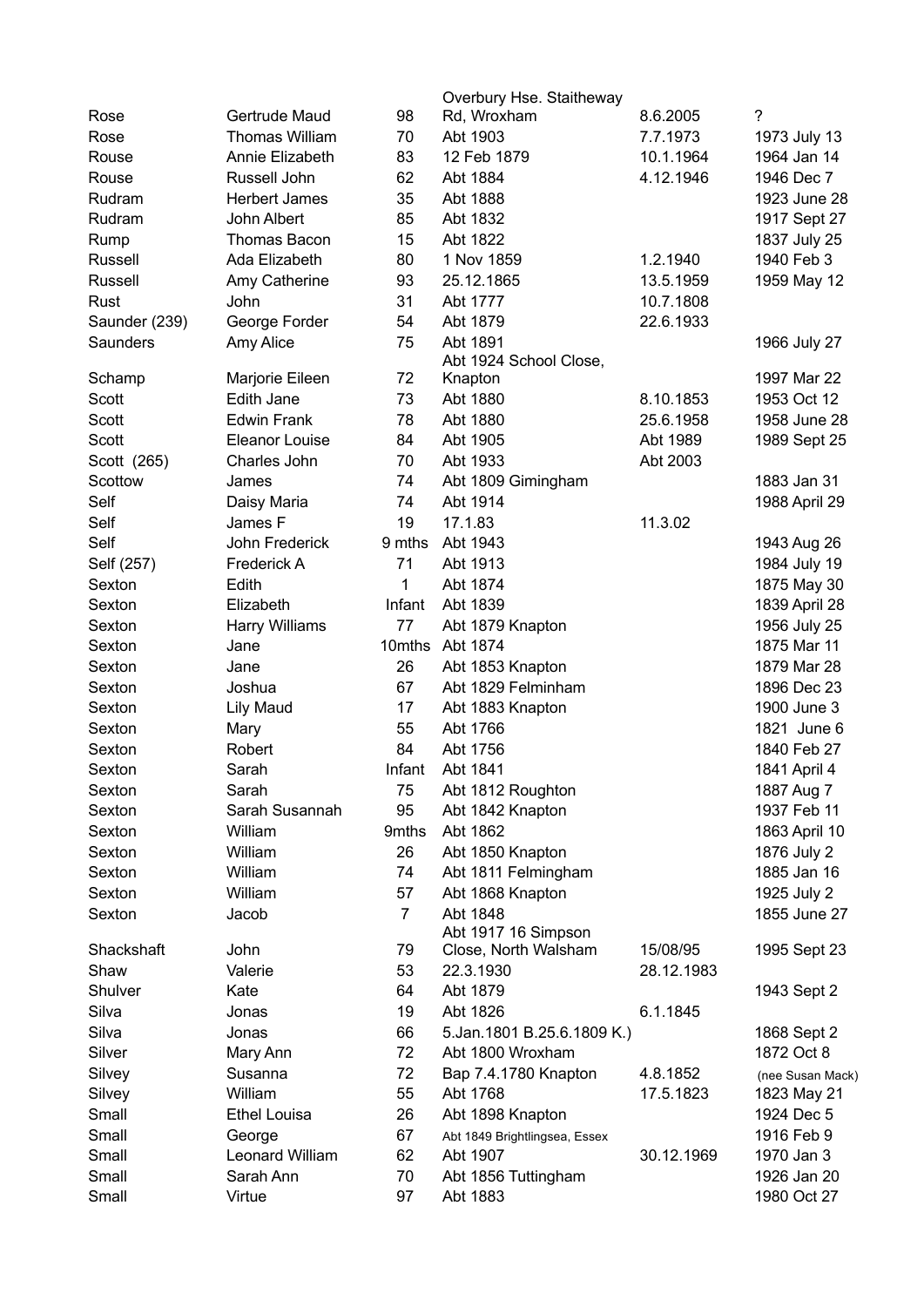| Small           | William                    | 80      | Abt 1880 Knapton                      |                 | 1960 Feb 24       |
|-----------------|----------------------------|---------|---------------------------------------|-----------------|-------------------|
| Smith           | Ann Stratton               |         | 13 wks Abt Sept 1827                  |                 | 1827 Dec 9        |
|                 |                            |         | Abt 1921 Clarence Hse. 40             |                 |                   |
| Smith           | Arnold Henry               | 91      | Sea View Rdm Mundesley                |                 | 2012 May 9        |
| Smith           | <b>Esther Mary</b>         | 25      | Abt 1893                              |                 | 1918 May 20       |
| Smith           | George Ernest              | 67      | Abt 1904<br>Abt 1918 12 School Close, | 13.2.1971       | 1971 Feb 17       |
| Smith           | <b>Isabel Peace</b>        | 82      | Knapton                               | 31.3.2001       | 2001 April 10     |
| Smith           | <b>Mary Alice</b>          | 84      | Abt 1895                              | 8.5.1979        | 1979 May 10       |
| Smith           | Mary Elizabeth             | 30      | Abt 1871                              | 2.3.1901        | 1901 Mar 6        |
| Smith           | <b>Reginald Herbert</b>    | 87      | Abt 1893                              | 14.11.1980      | 1980 Nov 20       |
| Smith           | Stillborn                  | 0       | Abt 1918                              |                 | 1918 May 20       |
| Spankie         | Barbara                    | 55      | Abt 1901                              |                 | 1956 May 12       |
| Spankie         | Frederick Lyndale          | 63      | Abt 1899<br>1. May 1947 East Barn,    | 24.9.1962       | 1962 Sept 27      |
| Spencer         | David Edward               | 57      | Robins's Loke, Knapton                | 30.12.2007      | 2009 Jan 6        |
| Spinks          | Agnes Agusto               | 44      | Abt 1918                              |                 | 1962 Sept 17      |
| Squires         | John                       | 85      | Abt 1796                              |                 | 1881 Nov 21       |
|                 | Malcolm Henry aka          |         | Abt 1932 St Peter's Close,            |                 |                   |
| Stannard        | <b>Dick</b>                | 81      | Knapton                               |                 | 2013 April 20     |
| <b>Starr</b>    | Hannah                     | 29      | Abt 1760                              | 7.5.1789        | nee Newland       |
| <b>Starr</b>    | Mary Nee Allen             | 65      | Abt 1774                              |                 | 1839 Mar 17       |
| <b>Starr</b>    | Matthew                    | 70      | Abt 1717                              | 18.12.1787      |                   |
| <b>Starr</b>    | Matthew                    | 82      | Bap 3 Sept 1758 Knapton               | 14.1.1841       | 1841 Jan 21       |
| <b>Starr</b>    | Sarah                      | 46      | Abt 1683                              | 30.4.1729       | (nee Gaze)        |
| <b>Starr</b>    | Thomas                     | 81      | Abt 1769                              |                 | 1850 My 31        |
| Stearman        | Henry                      | Infant  | Abt 1845                              |                 | 1845 Nov 6        |
| Stearman        | Henry                      | 91      | Abt 1788 N. Walsham                   |                 | 1879 Oct 20       |
| Stearman        | Thomas                     | 10 wks  | Abt 1832                              |                 | 1832 Nov 11       |
| Steerman        | Dinah                      | 39      | Abt 1796                              |                 | 1835 Sept 16      |
| Steerman        | Elizabeth                  | 6       | Abt 1818                              |                 | 1824 June 3       |
| Steerman        | John                       | 5 wks   | Abt 1813                              |                 | 1813 June 13 Sun. |
| Steerman        | Maria                      | 19 wks  | Abt 1821                              |                 | 1821 Dec 3        |
| Steerman        | Mary                       | 8       | Abt 1815                              |                 | 1823 Feb 23       |
|                 |                            |         | Abt 1948 4 The Green,                 |                 |                   |
| <b>Stephens</b> | John                       | 64      | Knapton                               | (Ashes)         | 2012 July 12      |
| Stephens        | Rebecca Jane               | 11 mths | Abt 1927 Bridgeholm,                  | 9.8.1996        |                   |
| <b>Stevens</b>  | Alan Peter                 | 88      | Knapton Rd, Mundesley                 |                 | 2015 Sept 7       |
| Steward         | Arthur Soloman             | 11mths  | Abt 1869                              |                 | 1870 June 29      |
| Steward         | Charlotte                  | 38      | Abt 1823                              |                 | 1861 Sept 4       |
| Steward         | <b>Elizabeth Charlotte</b> | 7       | Abt 1861                              |                 | 1868 Aug 9        |
| Steward         | Hannah                     | 5       | Abt 1866 Knapton                      |                 | 1871 Dec 3        |
| Steward         | James Redvers              | 69      | Abt 1911                              | 21.3.1980       | 1980 Mar 25       |
| Steward         | Joseph                     | 72      | Abt 1748                              |                 | 1820 Sept 13      |
| Steward         | Joseph William             | 90      | Bap 20 Dec.1848 Knapton               |                 | 1939 April 22     |
| Steward         | Loarino                    | Infant  | Abt 1864                              |                 | 1864 Oct 23       |
| Steward         | Mary                       | 31      | Abt 1791                              |                 | 1822 Dec 8        |
| Steward         | Mary (nee Ward)            | 79      | Abt 1847 Thorpe Market                |                 | 1926 Nov 13       |
| Steward         | Sarah                      | 25      | Abt 1817                              |                 | 1842 Jan 27       |
| Steward         | Sarah Elizabeth            | 6mths   | Abt 1848                              |                 | 1848 Jan 6        |
| Steward         | Susan                      | 73      | Abt 1779                              | (nee Wingfield) | 1852 Aug 8        |
| Steward         | William                    | 79      | Abt 1790 Wickmere                     |                 | 1869 Feb 9        |
| Storey          | William                    | 86      | Abt 1800 Skeyton                      |                 | 1886 Mar 29       |
| Sumner          | Herbert (Harbut)           | 91      | 15.2.1900                             | 27.12.1991      |                   |
| Sumner (805)    | Paddy                      | 78      | 17.03.1983                            |                 |                   |
|                 |                            |         |                                       |                 |                   |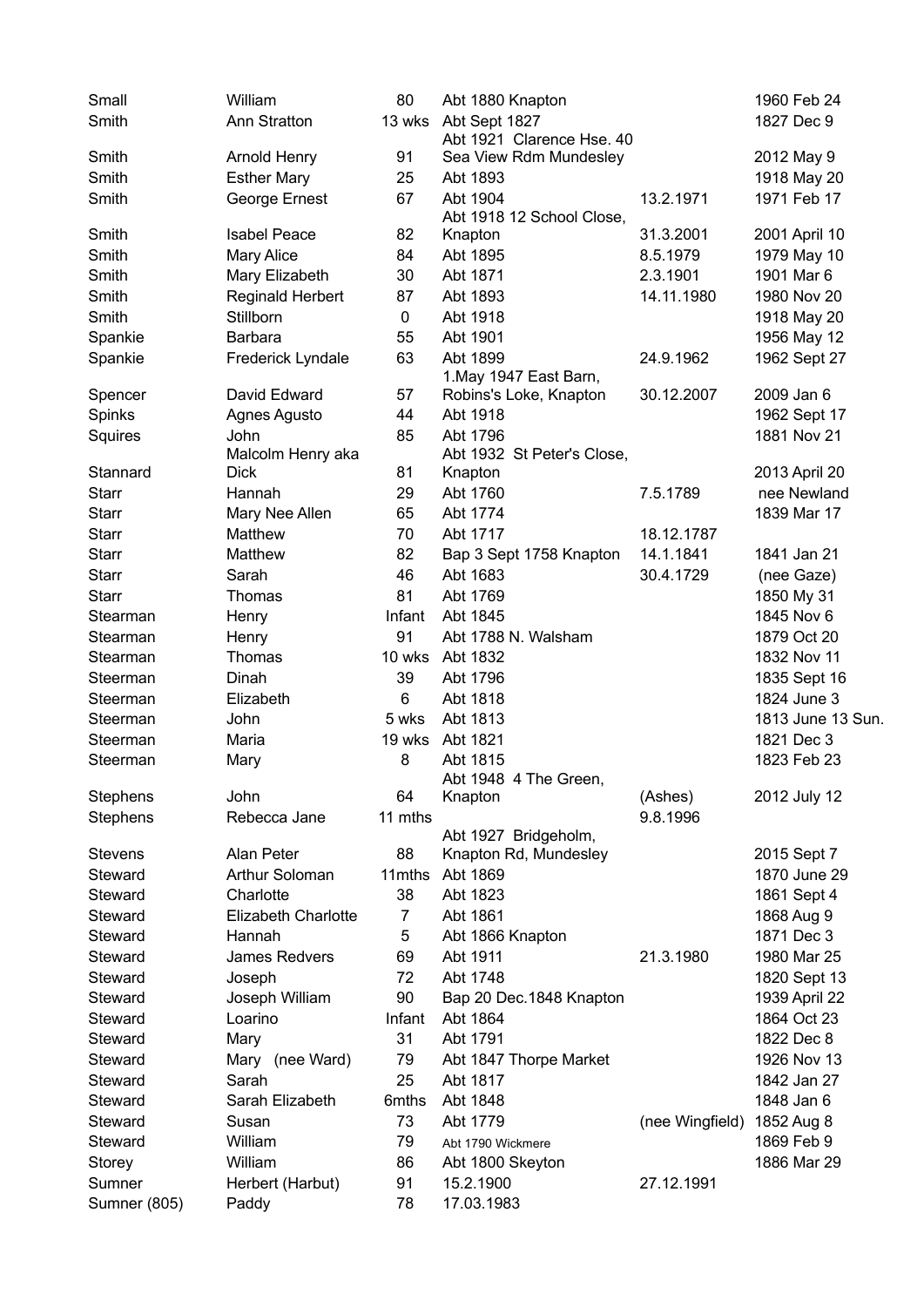| Swan          | John                              | 37     | Abt 1787                           |              | 1824 May 23                |
|---------------|-----------------------------------|--------|------------------------------------|--------------|----------------------------|
| Swan          | Rachel                            | 69     | Abt 1748                           |              | 1817 Nov 1                 |
| Swann         | Ann                               | 74     | Abt 1771                           |              | 1845 April 20              |
| Swann         | Ann                               | 82     | Abt 1855 Bacton                    |              | 1937 Feb 23                |
| Swann         | E                                 |        |                                    |              |                            |
| Swann         | Edmund                            | 72     | Abt 1769                           |              | 1841 Aug 11                |
| Swann         | <b>Edmund William</b>             | 87     | Abt 1849                           |              | 1936 Sept 5                |
| Swann         | Elizabeth                         | 81     | Abt 1849 Bacton                    |              | 1930 Oct 16                |
| Swann         | Elizabeth Ann                     | 47     | Abt 1877 Knapton                   | 13.3.1924    | 1924 Mar 17                |
| Swann         | George                            | 74     | Abt 1847 Knapton                   | 24.7.1921    | 1921 July 27               |
| Swann         | John                              | 20     | Abt 1837                           |              | 1857 Oct 7                 |
| Swann         | John                              | 83     | Abt 1756                           |              | 1839 July 17               |
| Swann         | John                              | 83     | Abt 1868                           |              | 1951 April 24              |
| Swann         | John                              | Infant | Abt 1857                           |              | 1857 May 26                |
| Swann         | Robert                            | 82     | Abt 1832 Knapton                   |              | 1914 Aug 5                 |
| Swann         | Sarah                             | 67     | Abt 1807 Paston                    |              | 1874 July 13               |
| Swann         | Sophia                            | 86     | Abt 1838 Gimingham                 |              | 1924 Aug 26                |
| Swann         | William                           | 45     | Abt 1807 Trunch                    |              | 1852 May 9                 |
| Thirtle       | Elizabeth                         | 56     | Abt 1857                           |              | 1913 Aug 13                |
| Thirtle       | Jane                              | 74     | Abt 1819 Knapton                   | (nee Farrow) | 1893 Oct 7                 |
| Thirtle       | John                              | 84     | Abt 1830 Paston                    |              | 1914 June 10               |
| Thompson      | Frances                           | 27?    |                                    | 29.4.1701    | (nee Gill)                 |
| <b>Tipple</b> | Ellen                             | 65     | b 1832                             |              | 1897 July 1                |
| Townrow       |                                   | 50     | Abt 1793                           | (nee Starr)  | 1843 Nov 26                |
| Townsend      | Mary Ann<br>Samuel                | 76     | Abt 1862 Westwick                  |              | 1938 May 2                 |
| Townshend     |                                   | 79     | 3.3.1894                           |              |                            |
| Townshend     | Edith Sophia                      | 85     | Abt 1892                           |              | 1973 May 24<br>1977 Nov 17 |
|               | Margaret Matilda<br>Pamela Louisa | 74     | Abt 1763 N. Walsham                |              |                            |
| Townshend     |                                   |        |                                    | (nee Moore)  | 1837 Oct 14                |
| Turner        | Boardman George                   | 67     | Abt 1905                           |              | 1972 June 16               |
| Turner        | Hilda Ellen                       | 76     | Abt 1913                           |              | 1989 April 7               |
| Turney        | Hilda Eva<br>Beryl Marion aka     | 80     | Abt 1899<br>Abt 1933 The Mallards, |              | 1979 April 6               |
| Venvell       | Clyte                             | 84     | Mundesley Rd. Knapton              | 31/08/17     | 2017 Sept 22               |
|               |                                   |        | Abt 1929 The Mallards,             |              |                            |
| Venvell       | Donald Charles                    | 84     | Mundesley Rd. Knapton              |              | 2013 Oct 15                |
| Wainwright    | Cindy                             | 47     | Abt 1944                           | Abt 1991     |                            |
| Wallage       | A                                 |        |                                    |              |                            |
| Wallage       | George                            | 80     | Abt 1857 Old Buckingham            | 1.9.1937     | 1937 Sept 4                |
| Wallage       | <b>Marion Kate</b>                | 97     | Abt 1870                           |              | 1967 Nov 27                |
| Wallage       | May Elizabeth                     | 21     | Abt 1880 Ludham                    | 7.11.1901    | 1901 Nov 12                |
| Wallage       | Thomas                            | 75     | Abt 1766                           |              | 1841 Aug 2                 |
| Wallage (17)  | George                            | 86     | Abt 1820                           | 24.10.1906   | 1906 Oct 29                |
| Wallage (17)  | Mary Ann                          | 78     | Abt 1819                           | 6.1.1897     | 1897 Jan 12                |
| Wallage (18)  | Elizabeth Jane                    | 83     | Abt 1855 Ingham                    | 7.11.1938    | 1938 Nov 12                |
| Ward          | Charlotte                         | 65     | Abt 1864                           |              | 1929 April 9               |
| Ward          | George                            | 80     | Abt 1767                           |              | 1847 April 7               |
| Ward          | Mary                              | 80     | Abt 1773 Norfolk                   |              | 1853 April 12              |
| Waters        | Mary                              | 88     | Abt 1752                           |              | 1840 March 8               |
|               |                                   |        | Abt 1924 Halvengate                |              |                            |
|               |                                   |        | House, 5858 Yarmouth Rd.           |              |                            |
| Watmuff       | Dennis Craven                     | 87     | N Walsham                          | (Ashes)      | 2011 Nov 21                |
| Watmuff       | Dorothy Jean                      | 84     | 12.12.1924                         | 15.12.2008   |                            |
| Watson        | <b>Charlotte Lottie</b>           | 72     | Abt 1828                           |              | 1900 April 14              |
| Watts         | Ada Mary                          | 82     | Abt 1856 Clapton                   |              | 1938 Oct 1                 |
| Watts         | Adeline                           | 93     | Abt 1881 Knapton                   |              | 1975 Dec 12                |
|               |                                   |        |                                    |              |                            |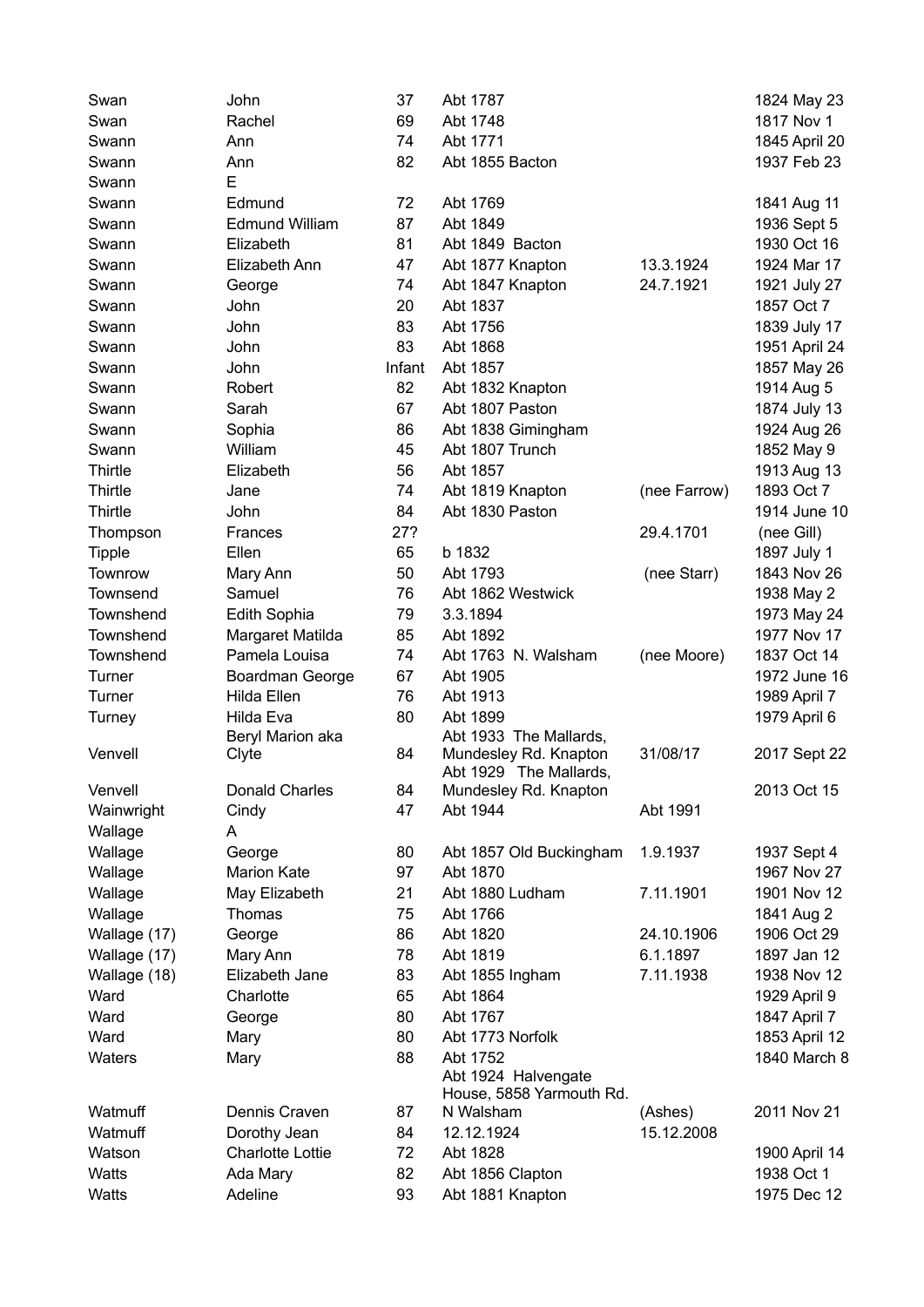| Watts              | Alexander                | 79             | 15 Sept 1788 Knapton     | (B.21.9.1788K) | 1867 Dec 19                 |
|--------------------|--------------------------|----------------|--------------------------|----------------|-----------------------------|
| Watts              | Alice Kaomi              | 89             | Abt 1872 Knpton          |                | 1961 Nov 9                  |
| Watts              | <b>Alice Mary</b>        | 4              | Abt 1854                 |                | 1858 Feb 25                 |
| Watts              | Ann                      | 71             | Abt 1804 Catfield        |                | 1875 Nov 4                  |
| Watts              | Anna Elizabeth           | 68             | 6 Nov 1844 Northrepps    | 20.4.1912      | 1912 April 23               |
| Watts              | Annie Elizabeth          | 78             | 17.6.1888                | 13.5.1967      | 1967 May 18                 |
| Watts              | Bertha                   | 95             | 29.3.1911                | 13.2.2006      | 2006 April 8                |
| Watts              | Christmas                | 16             | Bap 3 Aug 1783           | 21.2.1800      |                             |
| Watts              | Christmas                | 72             | Abt 1751                 | 23.7.1823      | 1823 July 30                |
| Watts              | Clara                    | $\overline{7}$ | Abt 1901                 |                | 1908 Dec 14                 |
| Watts              | Edith                    | 79             | Abt 1878 Swanton         |                | 1957 Dec 20                 |
| Watts              | Eleanor                  | 64             | Abt 1768                 | 10.6.1832      | 1832 June 14                |
| Watts              | Elizabeth                | 4 wks?         | Abt 1839 Paston          |                | 1839 Aug 27                 |
| Watts              | Frances                  | 20             | Abt 1781                 | 26.5.1801      |                             |
| Watts              | Frances                  | 55             | Abt 1752                 | 12.11.1807     |                             |
| Watts              | Francis                  | 20             | Bap 20.8.1786 Knapton    | 22.8.1806      | (Bap. Frank)                |
| Watts              | George                   | 78             | 1.9.1841 Knapton         | 2.11.1919      | 1919 Nov 5                  |
| Watts              | George Pitt              | 90             | Abt 1837 Trunch          |                | 1927 Feb 15                 |
| Watts              | Georgina                 | 74             | Abt 1866 Stoke Newington |                | 1940 Mar 28                 |
| Watts              | Georgina                 | 75             | Abt 1879                 |                | 1954 Aug 7                  |
| Watts              | Hannah                   | 3 days         | Abt 1828                 |                | 1828 Aug 23                 |
| Watts              | Helen Anne               | 8 mths         | Abt 1869                 |                | 1969 Dec 26                 |
| Watts              | Horace                   | 71             | Abt 1876 Mundesley       |                | 1947 April 14               |
| Watts              | Horace                   | 60             | Abt 1904                 |                | 1964 Aug 5                  |
|                    | <b>Reginald Walter</b>   |                |                          |                |                             |
| Watts              | (Jack)                   | 96             | 15.Aug.1903              | 6.10 1999      | 1999 Dec 18                 |
| Watts              | John Edward              | 68             | Abt 1877 Knapton         |                | 1945 Oct 11                 |
| Watts              | Laura Emily              | 87             | Abt 1863 Stoke Newington |                | 1950 Sept 9                 |
| Watts              | Leslie                   | 85             |                          |                |                             |
| Watts              | Louis Edward             | 64             | Abt 1880                 |                | 1944 Aug 19                 |
| Watts              | Louis James              | 67             | Abt 1859 Stoke Newington |                | 1926 Jan 27                 |
| Watts              | Mary                     | 25             | Abt 1840                 |                | 1865 April 22               |
| Watts              | Mary                     | 68             | Abt 1788 Southrepps      | (nee Pye)      | 1856 Nov 13                 |
| Watts              | Mary Ann                 | 77             | Abt 1840 Worstead?       |                | 1917 Dec 15                 |
| Watts              | Mary Ann                 | 85             | Abt 1868                 |                | 1953 July 28                |
| Watts              | Mary Elizabeth           | 8              | Abt 1912                 |                | 1920 Nov 24                 |
| Watts              | Miriam Kate              | 79             | Abt 1925 Wisbeach        | 31/07/04       | 2004 Aug 10 Ashes           |
| Watts              | Robert                   |                |                          | 10.6.1832      |                             |
| Watts              | Robert                   | 80             | Abt 1760                 | 3.12.1840      | 1840 Dec 7                  |
| Watts              | Robert                   | 76             | 10.8.1793 Paston         | 6.12.1869      | 1869 Dec 20                 |
| Watts              | <b>Robert Theophilus</b> | 5              | Abt 1849                 | 10.8.1854      | 1854 Aug 14                 |
| Watts              | Sarah                    | 19             | Bap. 8 May 1785 Knapton  | 18.9.1804      |                             |
| Watts              | Thomas                   | 73             | Abt 1805 Paston          |                | 1878 June 28                |
| Watts              | <b>Victor Edward</b>     | 33             | 12.7.1919                | 2.8.1952       | 1952 Aug 5                  |
| Watts              | Walter                   | 65             | Abt 1878 Knapton         |                | 1943 April 13               |
| Watts              | William                  | 64             | Abt 1866                 | 15.1.1930      | 1930 Jan 18                 |
| <b>Watts (566)</b> | Emma Elizabeth           | 3              | Abt 1851                 | 22.8.1884      | 1854 Aug 25                 |
| Webster            | <b>Basil William</b>     | 48             | Abt 1915                 |                | 1963 April 24               |
| Webster            |                          | 76             | Abt 1915                 |                |                             |
| Webster            | Emma<br>Emma             | 93             | Abt 1888                 |                |                             |
| Webster            | <b>Frederick James</b>   |                | Abt 1893                 |                | 1981 Sept 18<br>1970 Jan 24 |
|                    |                          | 77             |                          |                |                             |
| Wegg               | Ann                      | 21             | Abt 1827                 |                | 1848 Sept 27                |
| Wegg               | Elizabeth Ann            | 82             | Abt 1793 Bessingham      | (nee Laxon)    | 1875 Nov 23                 |
| Wegg               | George                   | 12 wks         | Abt 1829                 |                | 1829 June 11                |
| Wegg               | John                     | 1              | Abt 1836                 |                | 1837 Jan 29                 |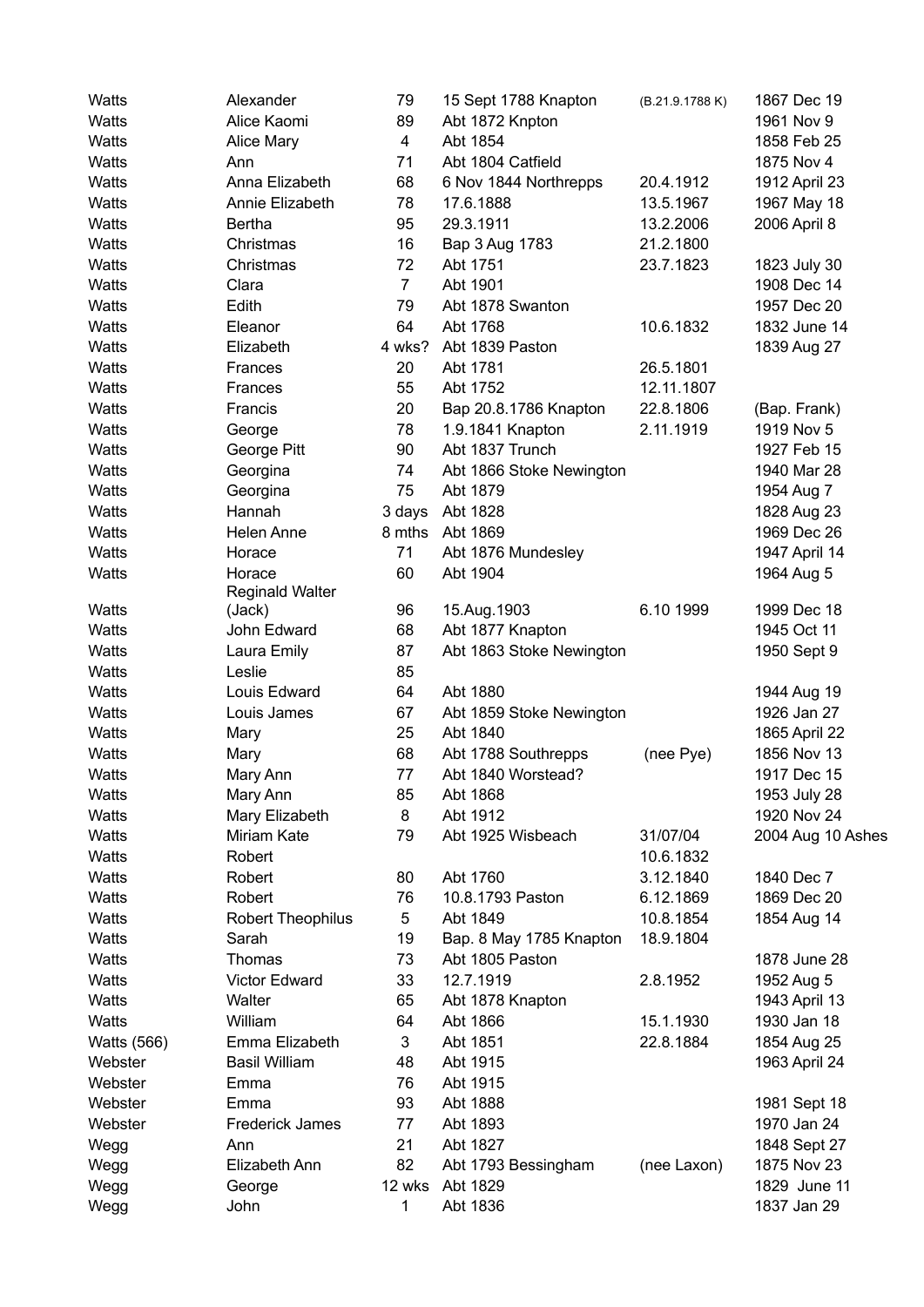| Wegg            | Robert               | 14 wks         | Abt 1828                                   |                            | 1828 June 15                 |
|-----------------|----------------------|----------------|--------------------------------------------|----------------------------|------------------------------|
| Wegg            | Robert               | $\overline{2}$ | Abt 1830                                   |                            | 1832 April 20                |
| Wegg            | Robert               | 75             | Abt 1802 Knapton                           |                            | 1877 May 30<br>2009 March 11 |
| Weston          | <b>Bernard</b>       | 86             | 29/11/26<br>Abt 1950 School Close,         | 1.3.2000                   | (Ashes)                      |
| White           | <b>Basil Henry</b>   | 58             | Knapton<br>Abt 1915 15 School Close,       | 17.10.2004                 | 2004 Oct 25                  |
| White           | <b>Blanche Ellen</b> | 81             | Knapton                                    |                            | 1996 Feb 8                   |
| White           | E                    |                |                                            |                            |                              |
|                 |                      |                | Abt 1917<br>15 School Close,               |                            |                              |
| White           | Henry                | 90             | Knapton<br>Abt 1935 4 Lawn Close,          | 13.4.2007                  | 2002 April 24                |
| White           | Keith Reginald       | 76             | Knapton                                    |                            | 2011 Jan 24                  |
| Whittleton      | Arthur               | 82             | Abt 1889                                   |                            | 1971 June 1                  |
| Whittleton      | Violet               | 68             | Abt 1887                                   |                            | 1955 Jan 17                  |
| Whitwood        | Charles              | 72             | Abt 1822                                   |                            | 1894 Dec 8                   |
| Whitwood        | Unknown              | 0              | Abt 1894                                   |                            | 1894 Dec 8                   |
| Wild            | Anna Eliza           | 87             | Abt 1895                                   | 8.8.1972                   | 1922 Aug 11                  |
| Wild            | Charles              | 79             |                                            |                            |                              |
|                 |                      |                | 06.June 1930 Brunswick                     |                            |                              |
|                 |                      |                | Hse. 81 Bacton Rd. N.                      |                            |                              |
| Wild            | Doris Gladys         | 74             | Walsham                                    | 19.12.2004                 | 2004 March 9                 |
| Wild            | Ellen Maria          | 89             | Abt 1886                                   |                            | 1975 July 23                 |
|                 |                      |                | Abt 1915 13 School Close,                  |                            |                              |
| Wild            | Margery Ellen        | 80             | Knapton                                    | 1.6.1995                   | 1995 June 7                  |
| Wild            | Mary E               | 82             |                                            |                            |                              |
|                 |                      |                | Abt 1918 School Close,                     |                            |                              |
| Wild            | Queenie May          | 93             | Knapton                                    |                            | 2011 Oct 6                   |
| Wild            | <b>Sidney Robert</b> | 59             | Abt 1917                                   |                            | 1976 April 5                 |
|                 |                      |                | Abt 1914 2 Cross Roads,                    |                            |                              |
| Wild            | Vera Phyllis         | 86             | Hall Lane, Knapton                         | 31.10.2000                 | 2000 Nov 8                   |
| Wild            | Victor               |                | 13 School<br>Abt 1913                      |                            |                              |
| Wild            | William John         | 80             | Close, Knapton                             | 16.4.1993                  | 1992 April 22                |
| Wild            | John Henry           | 93             | Abt 1912 2 Crossroads,,                    | 21.10.2005                 | 2005 Nov 2                   |
| Wilde           | Charles              | 79             | Hall Lane, Knapton<br>Abt 1860 Edingthorpe |                            | 1939 Oct 9                   |
| Wilde           | Eliza                | 12             | Abt 1873                                   |                            | 1885 Mar 19                  |
|                 | Harriet              |                |                                            |                            |                              |
| Wilde           |                      | 82             | Abt 1862                                   |                            | 1944 Aug 10                  |
| Wilde           | James Charles        | 6              | Abt 1913                                   |                            | 1919 April 1                 |
| Wilde           | John                 | 48             | Abt 1884 Knapton                           |                            | 1932 Jan 14                  |
| Wilde           | Mary                 | 53             | Colby                                      | (nee Doughty?) 1934 Dec 12 |                              |
| Wilde           | Mary Elizabeth       | 82             | 17 Nov 1862 Knapton                        |                            | 1945 Sept 22                 |
| Wilde           | Sarah                | 63             | Abt 1834 Dilham?                           |                            | 1897 Dec 4                   |
| Wilkin          | William              | 83             | Abt 1822                                   |                            | 1905 Jan 4                   |
| Wilkins         | Rosanna              | 84             | Abt 1902                                   |                            | 1986 Dec 8                   |
| Wilkins         | Robin                | 75             | Abt 1903                                   |                            | 6.Mar.1978                   |
| Wilkinson       | Frederick Bardolph   | 70             | Abt 1904                                   |                            | 1976 April 20                |
| Wilkinson       | Helen Elizabeth      | 86             | Abt 1864                                   |                            | 1950 July 27                 |
| Wilkinson       | James Edward         | 71             | 28. Nov. 1968                              | 3.7.1940                   | 1940 July 3                  |
| Wilkinson       | Rose Beatrice        | 84             | 12. May . 1865                             |                            | 1949 July 21                 |
| Wilkinson (247) | <b>Muriel Peris</b>  | 75             | Abt 1903                                   |                            | 1978 Feb 10                  |
| Willer          | Kathleen Sarah       | 72             | Abt 1903                                   |                            | 1975 Dec 3                   |
| Willer          | William Reuben       | 74             | Abt 1904                                   |                            | 1978 Oct 31                  |
| Wilson          | Ann                  | 46             | Abt 1795                                   |                            | 1841 April 4                 |
| Wilson          | Ann Elizabeth        | 14.5           | Abt 1848 Knapton                           |                            | 1863 Feb 11                  |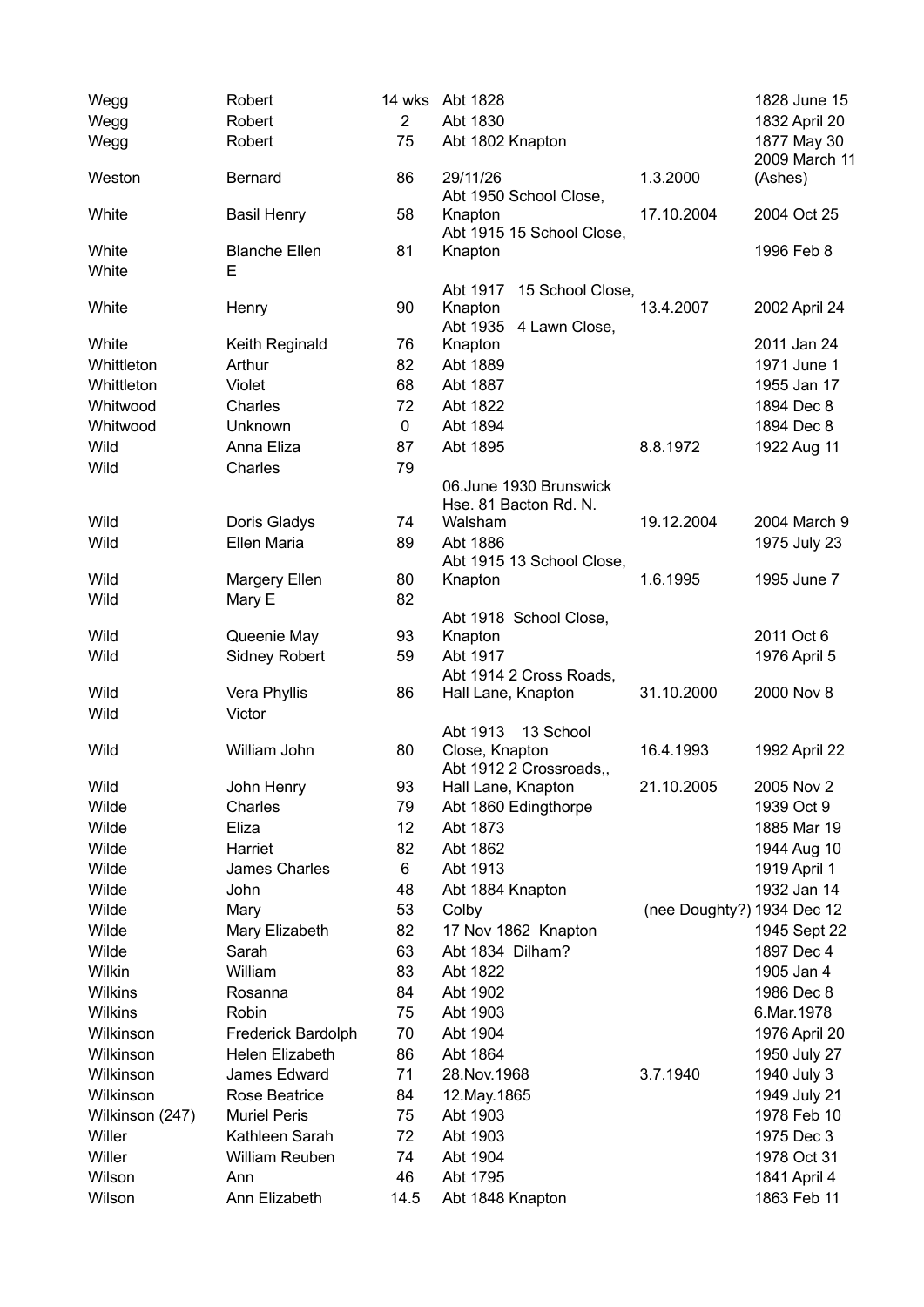| Wilson<br>Elizabeth<br>6 mths<br>Abt 1835                                    | 1836 Mar 9    |
|------------------------------------------------------------------------------|---------------|
| Wilson<br>73<br>Abt 1926<br>Elizabeth                                        | 1899 Oct 27   |
| 71<br>Wilson<br>Abt 1795 Aylsham<br>James                                    | 1866 Mar 29   |
| Wilson<br>74<br>Abt 1819 Knapton<br>James                                    | 1893 Nov 24   |
| Wilson<br>1<br>Abt 1863<br>Robert                                            | 1864 Feb 23   |
| Abt 1906 The Manor Hse,                                                      |               |
| Winter<br><b>Beatrice Henrietta</b><br>103<br>North Walsham Woods,           | 2009 Oct 19   |
| 49<br>16.9.1804<br>Wiseman<br>Edmund<br>Bap 6 May 1755 Knapton               |               |
| Wiseman<br>65<br>3.6.1753<br>Elizabeth<br>Abt 1688                           |               |
| 25<br>Abt 1725<br>Wiseman<br>10.3.1750<br>Mary                               |               |
| Sarah<br>66<br>Wiseman<br>Abt 1753<br>14.4.1819                              | 1819 April 20 |
| 62<br>Woodcock<br>Thomas<br>Abt 1701<br>18.4.1763                            |               |
| Woodhouse<br>Michael Robert<br>61<br>Abt 1930<br>28.4.1991                   | Abt 1991      |
| Ann Eliza<br>23<br>Abt 1831<br>Wortley                                       | 1854 April 19 |
| 81<br>Abt 1806 Trunch<br>Wortley<br><b>William Amiss</b>                     | 1887 Sept 27  |
| 8<br>Abt 1844 Knapton<br>Wortley (Alias Amiss)<br>Horatio                    | 1852 Feb 27   |
| 65<br>Abt 1703<br>Worts<br>John (Rev.)<br>Bap.21.8.1704 Kn                   |               |
| John Snr<br>Worts<br>17.9.1708                                               |               |
| <b>Arthur William</b><br>Abt 1889<br>Wright<br>62<br>22.7.1951               | 1951 July 25  |
| 80<br>Abt 1876 N. Walsham<br>Wright<br>Elizabeth                             | 1956 Jan 10   |
| Eric William<br>63<br>Abt 1926 "Billy"<br>Wright<br>18.7.1989                | 1989 July 22  |
| Ethel May<br>70<br>Abt 1895<br>31.7.1965<br>Wright                           | 1965 Aug 2    |
| Frank William<br>66<br>Abt 1907<br>Wright                                    | 1973 Oct 3    |
| 53<br>Wright<br>Georgina<br>Abt 1867 Knapton                                 | 1920 Dec 27   |
| 5<br>Wright<br>Gwendoline<br>Abt 1908 Knapton                                | 1913 Feb 27   |
| 76<br>Abt 1867 Paston<br>Wright<br>Henry                                     | 1943 Mar 27   |
| 65<br>Abt 1868 Feltwell<br>18.1.1933<br>Wright<br>Henry Samuel               | 1933 Jan 21   |
| lan R<br>Wright<br>3 days                                                    |               |
| lan Russell<br>3 days<br>Abt 1952<br>Wright                                  | 1952 Feb 27   |
| James Herbert<br>77<br>Abt 1876 Paston<br>Wright                             | 1953 Oct 17   |
| 75<br>Abt 1788 Trunch<br>Wright<br>John<br>27.1.1863                         | 1863. Feb 3   |
| John<br>78<br>Abt 1904<br>Wright                                             | 1911 March 23 |
| 84<br>Abt 1789<br>26.2.1873<br>Wright<br>Mary                                | 18873 Mar 2   |
| 82<br>Wright<br>Abt 1789 Westwick<br>19.11.1871<br>Mary Ann                  | 1871 Nov 26   |
| 58<br>17.2.1928<br>Wright<br>Abt 1870 Knapton<br>Mary Ann                    | 1928 Feb 22   |
| 65<br>Abt 1870 Ormsby<br>Wright<br>Mary Ann                                  | 1935 Dec 14   |
| Abt 1916 Glenda Hse,                                                         |               |
| <b>Muriel Stella</b><br>98<br>(Ashes)<br>Wright<br>Overstrand                | 2014 Aug 9    |
| 3<br>Abt 1915<br>27.11.1918<br>Wright<br><b>Philip Ernest</b>                | 1918 Nov 30   |
| Abt 1864 Paston<br>Wright<br>Soloman<br>77                                   | 1941 July 2   |
| Abt 1931 Gresham Hse,                                                        |               |
| 71<br>20.7.2002<br>Wright<br><b>Stanley Arthur</b><br>Walpole Rd, Teddington | 2002July 30   |
| William<br>78<br>Abt 1789<br>12.10.1867?<br>Wright                           | 1867 Oct 11   |
| Wright                                                                       |               |
| Wright                                                                       |               |
| Wright                                                                       |               |
| Wright                                                                       |               |
| John<br>Abt 1788<br>27.1.1863<br>Wright<br>75                                | 1863 Feb 3    |
| Abt 1918<br>4.12.1918<br>4.5mths<br>Wright (577)<br>Henry Ezra               | 1918 Dec 7    |
| Yaxley<br>Ann<br>86<br>Abt 1849 Paston                                       | 1935 Jan 8    |
| 63<br>Abt 1879<br>13.8.1942<br>Yaxley<br>Anna Maria                          | 1942 Aug 15   |
| 55<br>13.10.1898<br>Yaxley<br>Edmund<br>Abt 1843 Knpaton                     | 1898 Oct 18   |
| Yaxley<br>Ellen Maria<br>Infant<br>Abt 1877                                  | 1877 Nov 21   |
| 6<br>Abt 1835<br>Yaxley<br><b>Isaac</b>                                      | 1841 Oct 10   |
| Abt 1839 Paston<br>Yaxley<br>Jacob<br>3 wks                                  | 1839 May 23   |